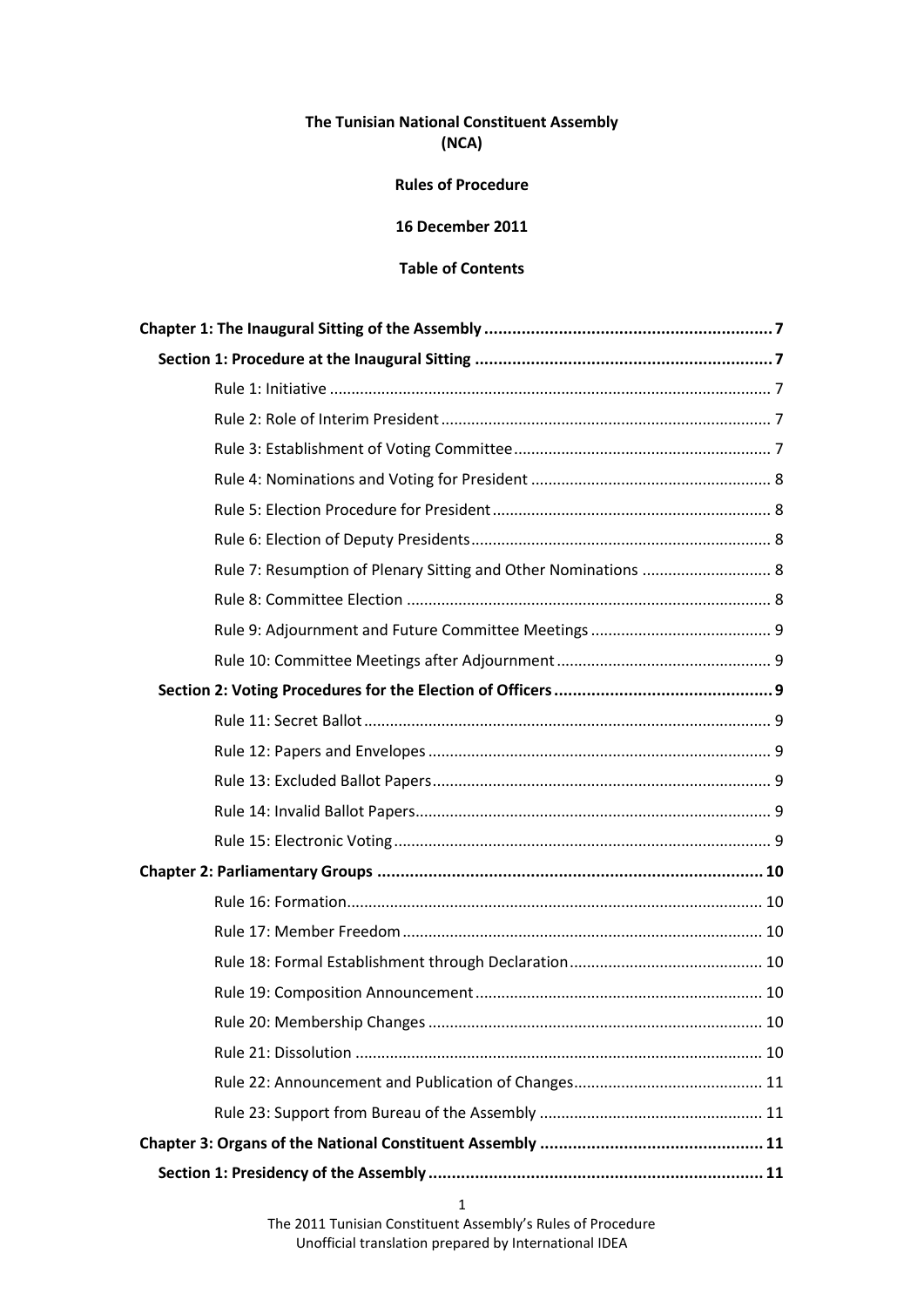| Rule 33: Regulation of International Parliamentary Relations  13 |  |
|------------------------------------------------------------------|--|
|                                                                  |  |
|                                                                  |  |
|                                                                  |  |
|                                                                  |  |
|                                                                  |  |
|                                                                  |  |
|                                                                  |  |
|                                                                  |  |
|                                                                  |  |
|                                                                  |  |
|                                                                  |  |
|                                                                  |  |
|                                                                  |  |
|                                                                  |  |
|                                                                  |  |
|                                                                  |  |
|                                                                  |  |
|                                                                  |  |
|                                                                  |  |
|                                                                  |  |
|                                                                  |  |
|                                                                  |  |
|                                                                  |  |
| 2                                                                |  |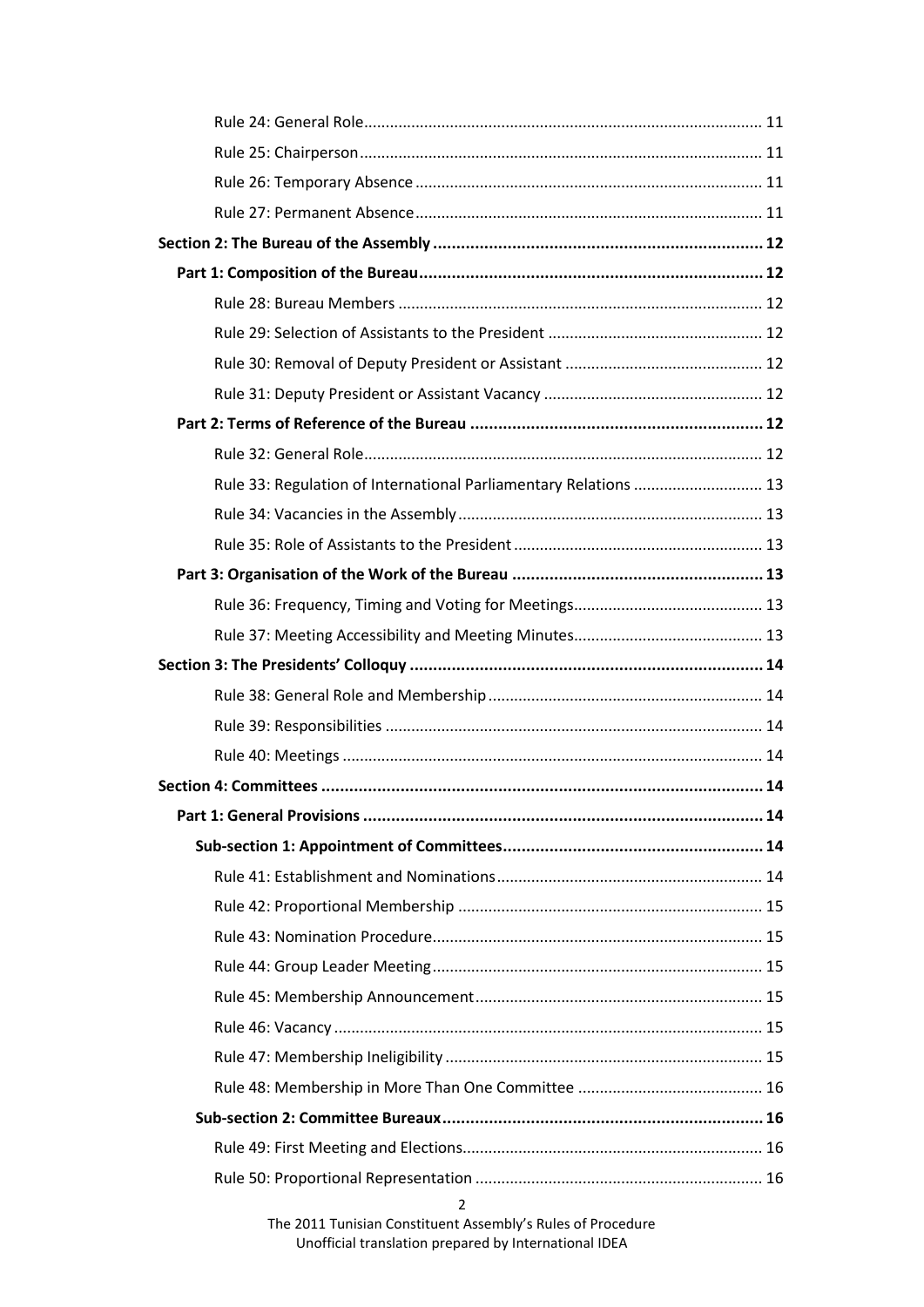| Sub-section 1: Terms of Reference of the Constitutional Committees 18       |  |
|-----------------------------------------------------------------------------|--|
|                                                                             |  |
| Sub-section 2: Organisation of the Work of the Constitutional Committees 19 |  |
|                                                                             |  |
|                                                                             |  |
|                                                                             |  |
| Sub-section 1: Terms of Reference of the Legislative Committees 19          |  |
|                                                                             |  |
| Subsection 2: Organisation of the Work of the Legislative Committees 20     |  |
|                                                                             |  |
|                                                                             |  |
|                                                                             |  |
|                                                                             |  |
| Sub-section 1: Special Committee on Rules of Procedure and Immunity  21     |  |
|                                                                             |  |
| Sub-section 2: Monitoring and Investigation Committees  21                  |  |
|                                                                             |  |
| Rule 73: Establishment of Additional Investigative Committees 21            |  |
|                                                                             |  |
|                                                                             |  |
|                                                                             |  |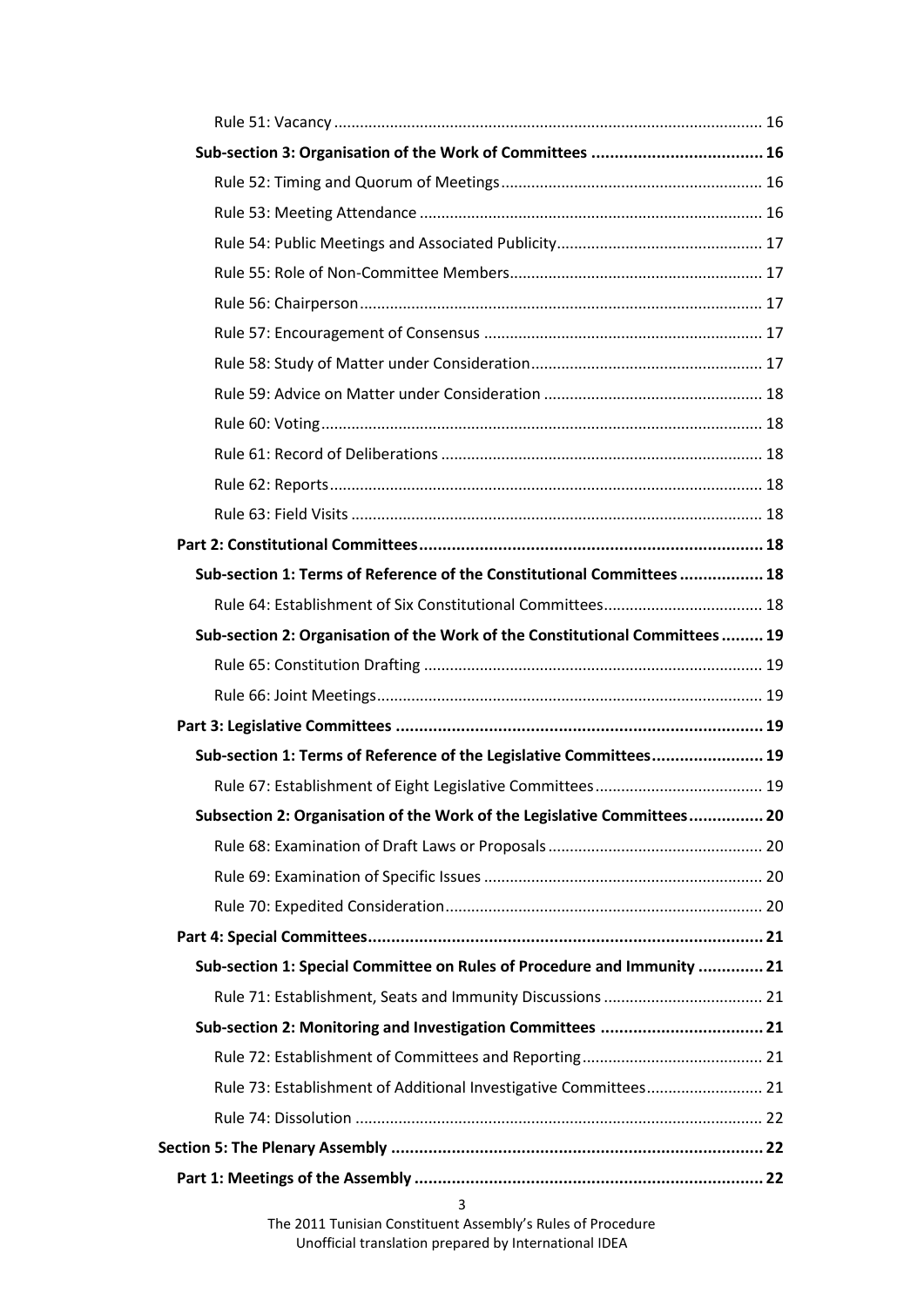| Rule 79: Timing of Meetings and Communication with Public 23         |  |
|----------------------------------------------------------------------|--|
|                                                                      |  |
|                                                                      |  |
|                                                                      |  |
|                                                                      |  |
|                                                                      |  |
|                                                                      |  |
|                                                                      |  |
|                                                                      |  |
|                                                                      |  |
| Rule 87: Government Representatives, Chairpersons and Rapporteurs 24 |  |
|                                                                      |  |
|                                                                      |  |
|                                                                      |  |
|                                                                      |  |
|                                                                      |  |
|                                                                      |  |
|                                                                      |  |
|                                                                      |  |
|                                                                      |  |
|                                                                      |  |
|                                                                      |  |
|                                                                      |  |
|                                                                      |  |
|                                                                      |  |
|                                                                      |  |
|                                                                      |  |
|                                                                      |  |
|                                                                      |  |
|                                                                      |  |
| Rule 103: Establishment and Composition of Joint Committee  28       |  |
|                                                                      |  |
| 4                                                                    |  |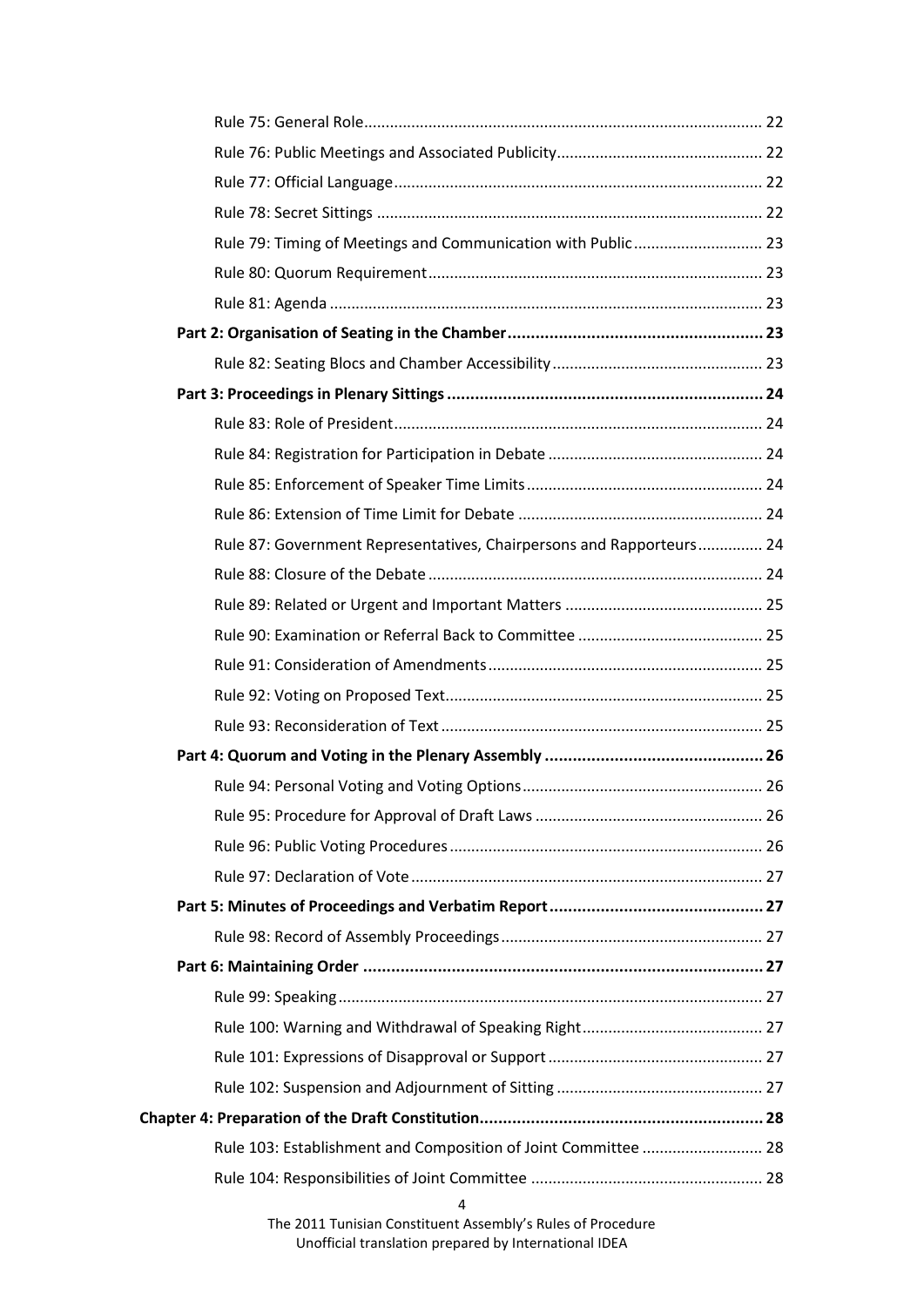| Rule 114: Requirements and Procedures for Written Questions 30 |  |
|----------------------------------------------------------------|--|
| Rule 115: Requirements and Procedures for Oral Questions 30    |  |
|                                                                |  |
|                                                                |  |
|                                                                |  |
|                                                                |  |
|                                                                |  |
|                                                                |  |
|                                                                |  |
|                                                                |  |
|                                                                |  |
|                                                                |  |
|                                                                |  |
|                                                                |  |
|                                                                |  |
|                                                                |  |
|                                                                |  |
|                                                                |  |
|                                                                |  |
|                                                                |  |
|                                                                |  |
|                                                                |  |
| 5                                                              |  |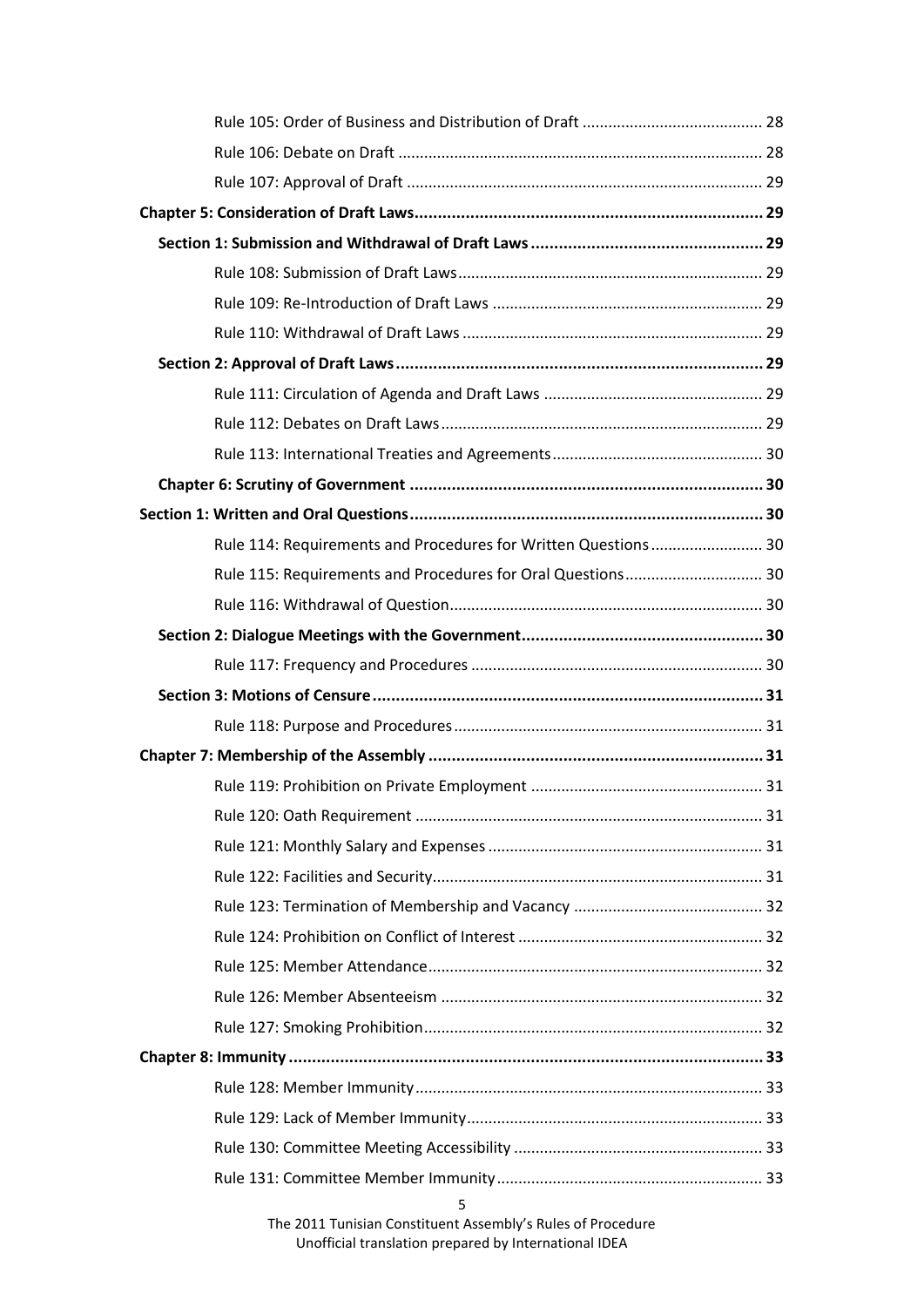| Rule 133: Consideration of Request to End Member Detention  34                           |  |
|------------------------------------------------------------------------------------------|--|
|                                                                                          |  |
| Chapter 9: Representation in National and International Organisations, and International |  |
|                                                                                          |  |
| Rule 136: Parliamentary Friendship Groups and Twinning Agreements 34                     |  |
| Chapter 10: The Administrative and Budgetary Autonomy of the Assembly 35                 |  |
|                                                                                          |  |
|                                                                                          |  |
|                                                                                          |  |
|                                                                                          |  |
|                                                                                          |  |
|                                                                                          |  |
|                                                                                          |  |
|                                                                                          |  |

\* \* \*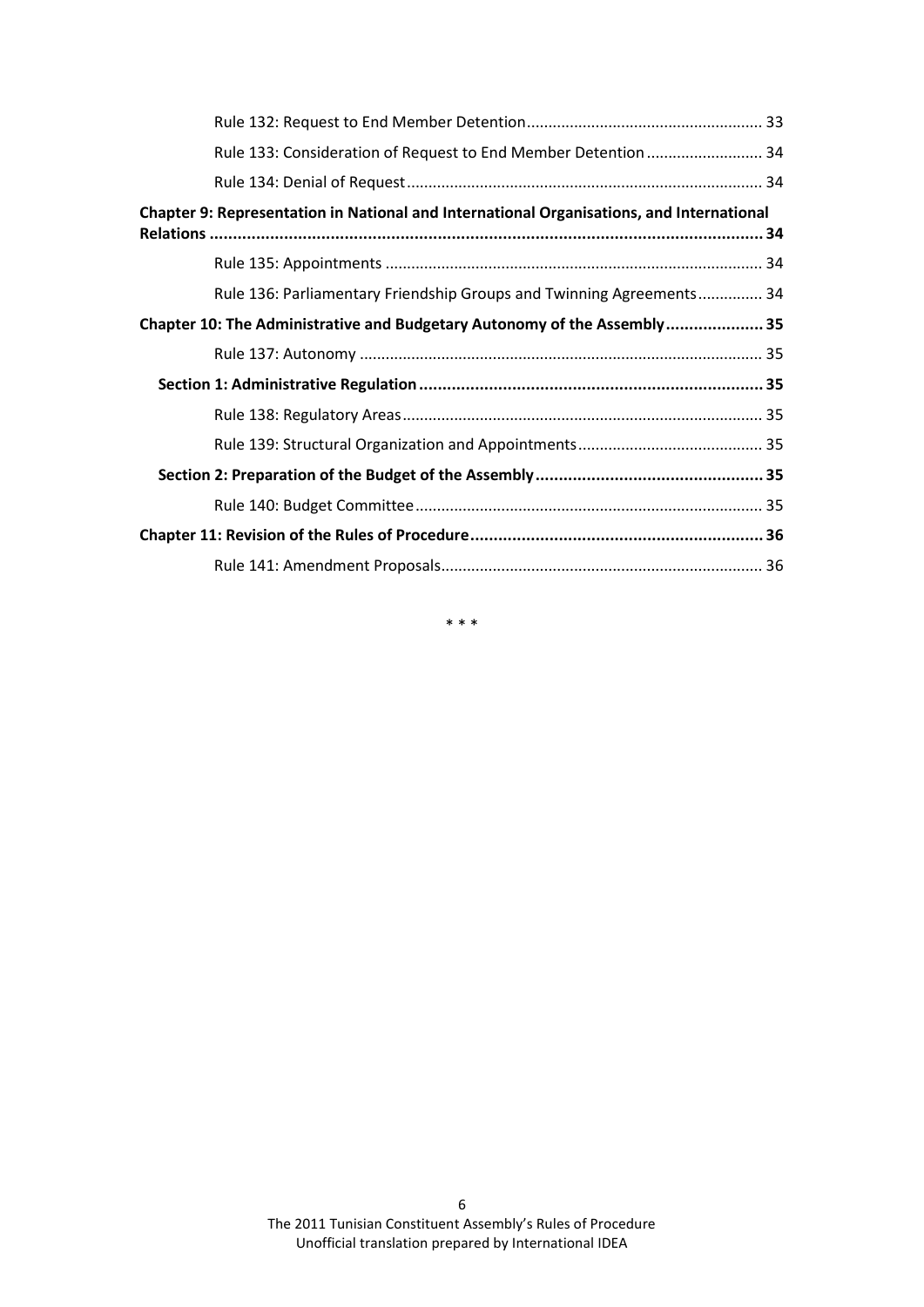# **The Tunisian National Constituent Assembly (NCA)**

### **Rules of Procedure**

In accordance with interim law 6/2011 dated 16 December 2011 on the interim regulation of public authorities, the National Constituent Assembly (hereinafter referred to as "the Assembly"), at its sitting on 20 January 2012, agreed the following Rules of Procedure:

## <span id="page-6-0"></span>**Chapter 1: The Inaugural Sitting of the Assembly**

### <span id="page-6-1"></span>**Section 1: Procedure at the Inaugural Sitting**

# <span id="page-6-2"></span>**Rule 1: Initiative<sup>1</sup>**

The inaugural sitting of the Assembly shall be convened on the initiative of the Interim President of the Republic.

### <span id="page-6-3"></span>**Rule 2: Role of Interim President**

The Interim President of the Republic shall preside at the beginning of the inaugural sitting of the Assembly, call the sitting to order, and then assign the interim chairmanship thereof to the oldest member present, who shall be assisted by the youngest male and female members of the Assembly present. The sitting shall then be suspended until the Interim President of the Republic leaves the chamber.

The session shall thereupon resume under the chairmanship of the oldest member and his assistants, who shall take the following oath:

"I swear by Allah the Almighty to independently undertake my responsibilities at the National Constituent Assembly of the Republic of Tunisia and to serve the nation solely".

The interim chairman or one of his assistants shall call out the names of the members elected, in accordance with the decision of the Central Commission of the Independent High Commission for Elections as regards the final results.

The remaining members shall collectively take the oath.

#### <span id="page-6-4"></span>**Rule 3: Establishment of Voting Committee**

The Assembly shall at this sitting, and for the whole interim period, establish a five-member committee to count the votes and to monitor the voting procedures, the membership of which will be based on the equal representation of the first five ranking parties and coalitions, according to their shares of seats in the Assembly.

1

 $<sup>1</sup>$  Titles for each rule have been included by International IDEA along with this translation solely for</sup> ease of reference. The rule titles are not to be attributed to the authors of the Rules of Procedure or used to inform interpretation. Chapter and section titles were translated from the original.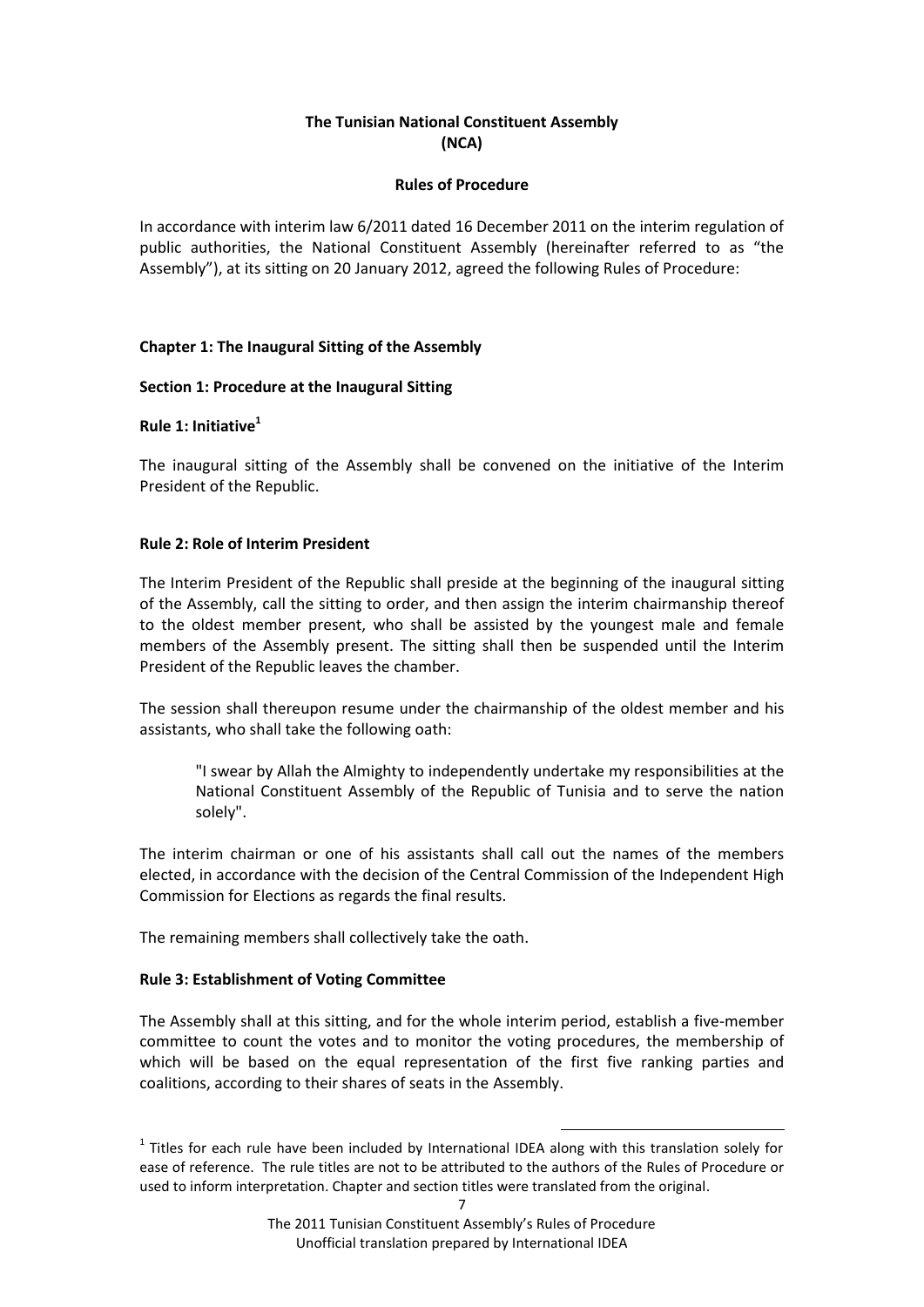## <span id="page-7-0"></span>**Rule 4**: **Nominations and Voting for President**

The interim chairman shall declare nominations open for the office of President of the Assembly, and receive and announce nominations during the same sitting. The chairman shall then call on the Assembly to vote by secret ballot.

### <span id="page-7-1"></span>**Rule 5: Election Procedure for President**

The President of the Assembly shall be elected for the duration of the Assembly's mandate, by an absolute majority of the members of the Assembly.

If on the first ballot no candidate has obtained an absolute majority of the members of the Assembly, a second vote for which only the two candidates receiving the largest number of votes during the first ballot will run, shall be conducted.

In the event of an equality of votes on the second ballot, the older candidate shall be declared elected. If there is no age difference, lots shall be drawn to determine the winner.

The interim chairman of the sitting shall announce the name of the winning candidate.

### <span id="page-7-2"></span>**Rule 6: Election of Deputy Presidents**

The Assembly shall then proceed to elect the first and then the second Deputy Presidents of the Assembly, according to the same procedure adopted for the election of the President of the Assembly, for the whole interim period.

Following the election of the President and the Deputy Presidents of the Assembly, the sitting shall be suspended, and the interim chairman shall leave the Chair.

## <span id="page-7-3"></span>**Rule 7: Resumption of Plenary Sitting and Other Nominations**

The plenary sitting shall resume under the chairmanship of the President of the Assembly, with the assistance of his two Deputies.

The President shall thereupon declare nominations open for membership of the Ad Hoc Committee for Establishing the Assembly's Rules of Procedure and of the Ad Hoc Committee for the Interim Regulation of Public Authorities. Nominations shall be submitted and announced at the same sitting, and the Assembly will proceed to vote.

#### <span id="page-7-4"></span>**Rule 8: Committee Election**

The Assembly shall elect the Ad Hoc Committee for Establishing the Assembly's Rules of Procedure and the Ad Hoc Committee for the Interim Regulation of Public Authorities. Each committee shall be composed of 22 members. Seats shall be allocated based on the proportional representation of Assembly members, as follows:

- Each ten seats in the Assembly that a party, party/independent coalition, and/or mixed coalition has, will be allocated one seat.
- The remaining seats shall be distributed according to the largest remainder formula.
- The President of the Assembly shall put the composition resulting from this formula to the approval of the members present, by simple majority.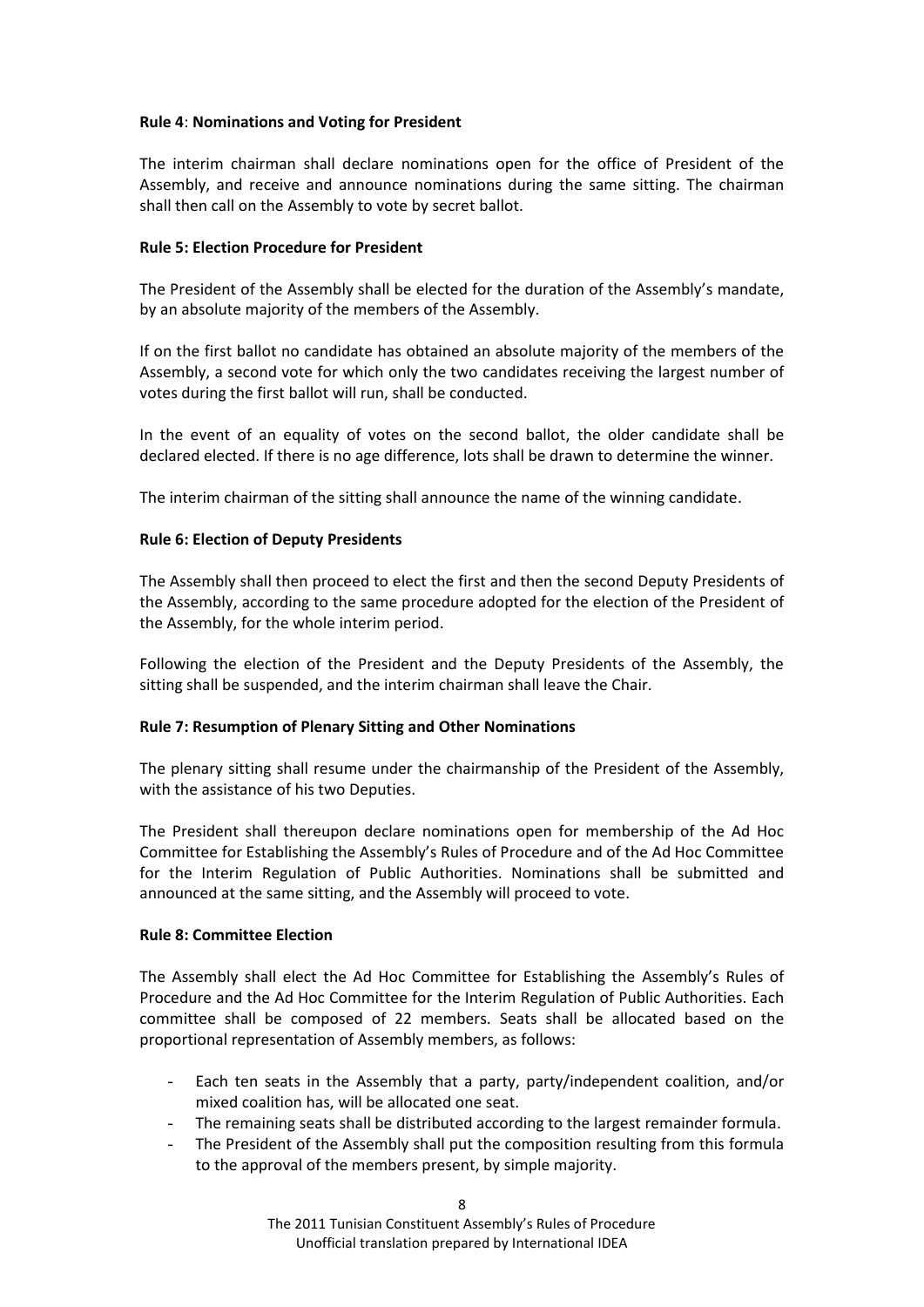## <span id="page-8-0"></span>**Rule 9: Adjournment and Future Committee Meetings**

Following these elections the first plenary sitting of the Assembly shall be adjourned, and the President of the Assembly shall direct the Ad Hoc Committee for Establishing the Rules of Procedure and the Ad Hoc Committee for the Interim Regulation of Public Authorities to meet forthwith.

### <span id="page-8-1"></span>**Rule 10: Committee Meetings after Adjournment**

Following the adjournment of the plenary sitting, both committees shall convene, under the chairmanship of the President of the Assembly with the assistance of his Deputies. Each committee shall elect a chairman, deputy chairman, rapporteur, and assistant rapporteur.

### <span id="page-8-2"></span>**Section 2: Voting Procedures for the Election of Officers**

### <span id="page-8-3"></span>**Rule 11: Secret Ballot**

Elections shall normally be conducted by secret ballot. However, if the number of candidates and the number of seats to be filled are equal, the vote may be held in public, upon the proposal of the President of the sitting or any member of the Assembly. Any such public election shall be by show of hands.

### <span id="page-8-4"></span>**Rule 12: Papers and Envelopes**

Unless otherwise specified in Rule 11, all elections shall be conducted by secret ballot, using special ballot papers and standardized NCA-stamped envelopes.

#### <span id="page-8-5"></span>**Rule 13: Excluded Ballot Papers**

Blank and/or invalid ballot papers shall not be taken account of, in any voting process.

#### <span id="page-8-6"></span>**Rule 14: Invalid Ballot Papers**

The following shall be deemed invalid:

- Any ballot paper that is not designed for the purpose and is not enclosed in a stamped envelope
- Any ballot paper which bears a mark revealing the identity of the member of the Assembly
- Any ballot paper that bears the name of a person who is not a candidate for the post to which the ballot relates
- Any ballot paper that bears an illegible name
- Any ballot paper that has a number of names exceeding the number of posts to which the ballot relates

#### <span id="page-8-7"></span>**Rule 15: Electronic Voting**

The President of the Assembly may approve the use of electronic voting, if available.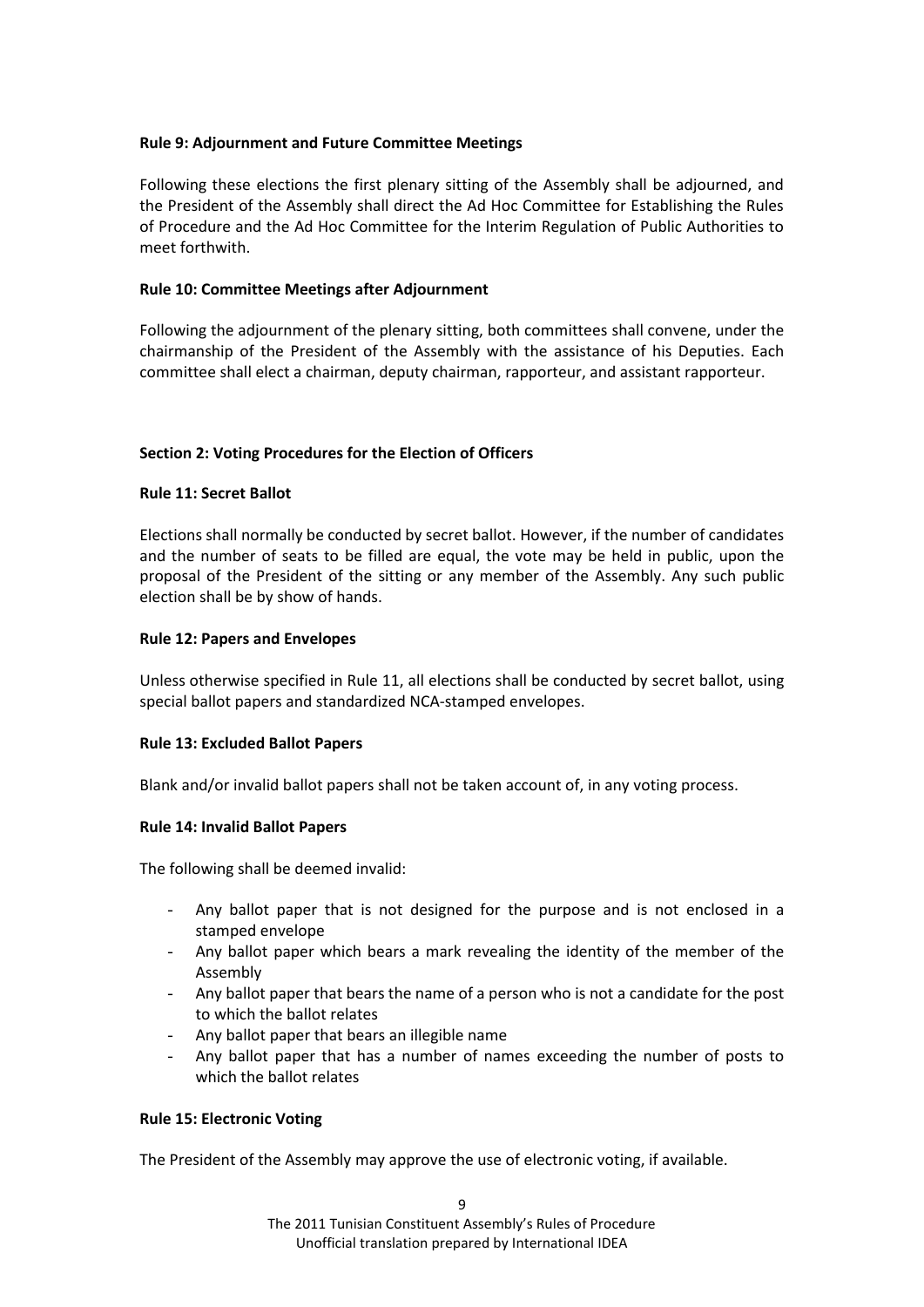## <span id="page-9-0"></span>**Chapter 2: Parliamentary Groups**

### <span id="page-9-1"></span>**Rule 16: Formation**

Any ten members or more may set up a parliamentary group. No one party may set up more than one parliamentary group.

### <span id="page-9-2"></span>**Rule 17: Member Freedom**

Any member of the Assembly may join a group of his or her choice. No member may join more than one parliamentary group.

## <span id="page-9-3"></span>**Rule 18: Formal Establishment through Declaration**

A group shall be established by depositing a declaration with the President of the Assembly within a period not exceeding a week from the date of promulgation of the present Rules of Procedure.

Such a declaration shall contain the name of the group, the names of its president and deputy president, and a list of members supported by their signatures.

### <span id="page-9-4"></span>**Rule 19: Composition Announcement**

The President of the Assembly shall, at the plenary sitting held following the deadline for depositing the declarations provided for in Rule 18 above, announce the composition of approved parliamentary groups. The President shall arrange for the publication of lists of such groups in the official gazette.

## <span id="page-9-5"></span>**Rule 20: Membership Changes**

The President must be notified in writing by the president of each group of any changes in the membership of the group within seven days of such changes taking place.

Should any such change be the result of a member resigning or a new member joining a group, the notification shall be signed by the president of the group and the member concerned.

If, however, such a change is brought about by a dismissal, only the president of the group shall sign the notification. Should such a change involve the president of the group, his or her successor shall follow the abovementioned procedures.

#### <span id="page-9-6"></span>**Rule 21: Dissolution**

If, for any reason, the number of members of any parliamentary group falls below ten, the group shall cease to exist and be deemed dissolved upon notification to the President of the Assembly in accordance with Rule 20 above.

Any group that has been dissolved may be re-established according to the aforementioned procedures, without any resultant change in the composition of the committees of the Assembly.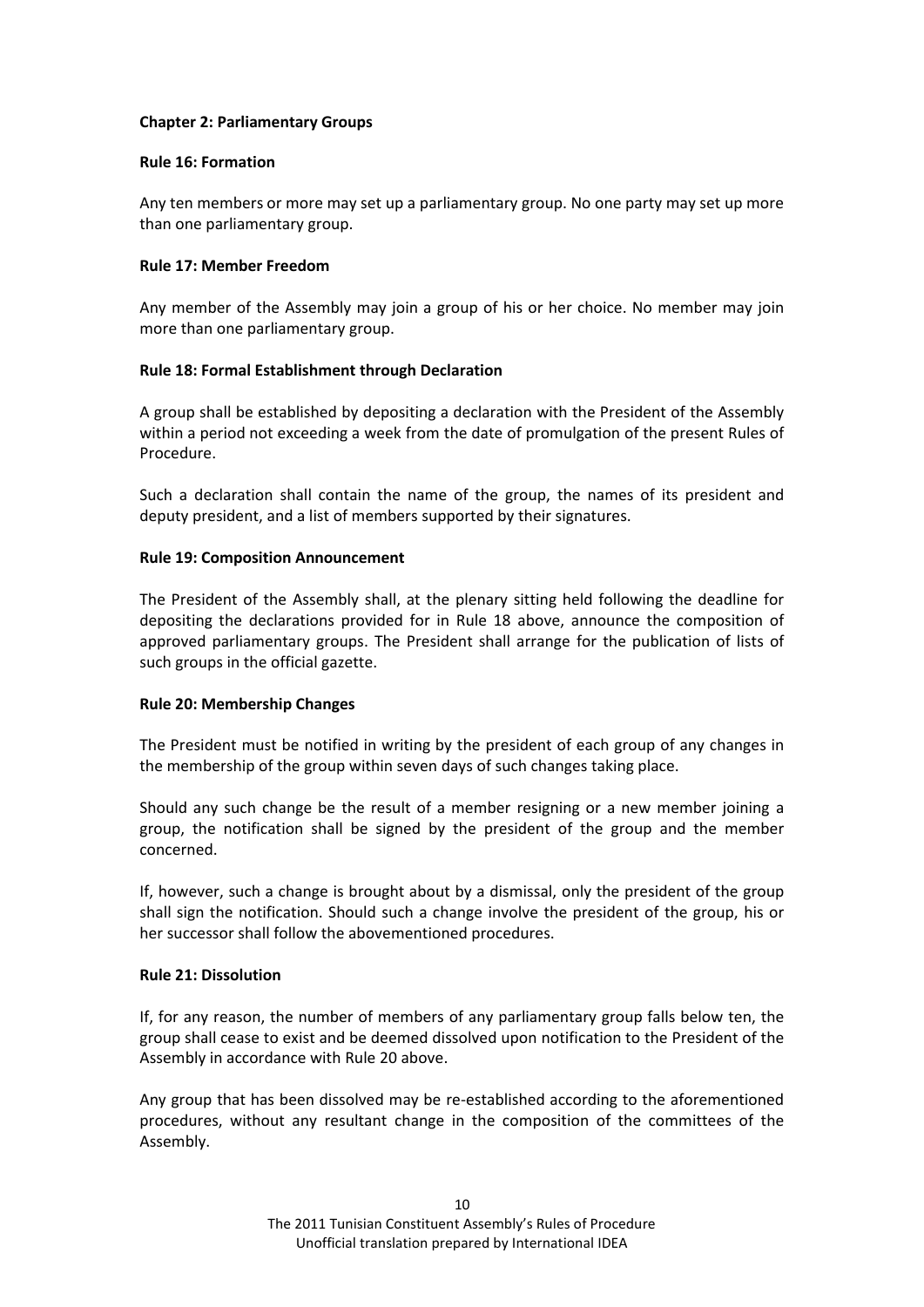## <span id="page-10-0"></span>**Rule 22: Announcement and Publication of Changes**

The President of the Assembly shall announce changes relating to parliamentary groups in the plenary sitting following receipt of any notification thereof. Such changes shall be published in the official gazette.

# <span id="page-10-1"></span>**Rule 23: Support from Bureau of the Assembly**

The Bureau of the Assembly shall provide material and administrative support to enable the different parliamentary groups to undertake their tasks. The scale of such support shall be in proportion to the number of members of each group, and will take account of the overall resources available to the Assembly.

# <span id="page-10-2"></span>**Chapter 3: Organs of the National Constituent Assembly**

# <span id="page-10-3"></span>**Section 1: Presidency of the Assembly**

# <span id="page-10-4"></span>**Rule 24: General Role**

The President of the Assembly is the legal representative of the National Constituent Assembly and shall ensure the application of the Rules of Procedure and the plenary Assembly's decisions, as well as the recommendations of the Presidents' Colloquy. The President shall additionally supervise the work of the Assembly. He may take any steps necessary to maintain order and security in and around the Assembly.

## <span id="page-10-5"></span>**Rule 25: Chairperson**

The President shall chair the Bureau of the Assembly, the Presidents' Colloquy, and the Joint Committee for Coordination and Drafting, and shall chair and moderate plenary sittings of the Assembly. Whenever the President attends any committee of the Assembly, he shall take the chair of that committee, with assistance of his Deputies.

## <span id="page-10-6"></span>**Rule 26: Temporary Absence**

In case of the temporary absence of the President of the Assembly (or in case of the temporary vacancy of the office of President of the Assembly when the postholder is required to perform the functions of the President of the Republic as a result of a vacancy in the latter office), the first Deputy President or if absent, the second Deputy President shall perform the duties and exercise the authority of the President.

## <span id="page-10-7"></span>**Rule 27: Permanent Absence**

Whenever the post of President of the Assembly becomes vacant, a new President shall be elected in accordance with chapter 5 of the interim law 6/2011 dated December 16, 2011 on the interim regulation of public authorities, and Rule 5 above.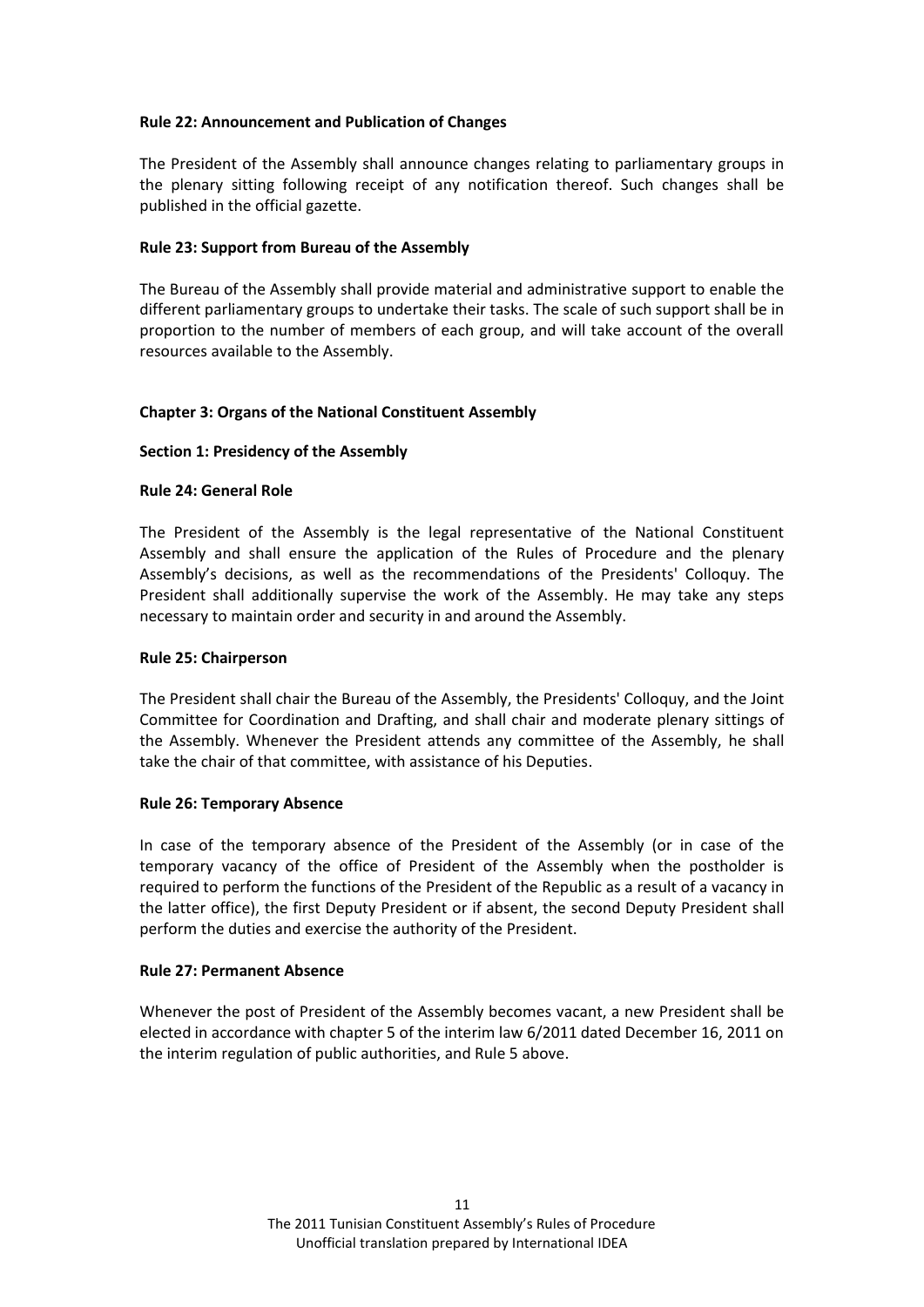### <span id="page-11-0"></span>**Section 2: The Bureau of the Assembly**

### <span id="page-11-1"></span>**Part 1: Composition of the Bureau**

### <span id="page-11-2"></span>**Rule 28: Bureau Members**

The Bureau of the Assembly shall be composed of the President of the Assembly together with nine other members:

- 1. The first Deputy President
- 2. The second Deputy President
- 3. The Assistant to the President for Legislation, liaison with the government, and the presidency of the Republic
- 4. The Assistant to the President for Public Outreach, Civil Society and Tunisian Expatriates
- 5. The Assistant to the President for Foreign Relations
- 6. The Assistant to the President for the Media
- 7. Three assistants to the President for public administration and oversight of the execution of the budget

The Assistants to the President shall undertake their tasks under the direct supervision of the President of the Assembly.

## <span id="page-11-3"></span>**Rule 29: Selection of Assistants to the President**

The Assistants to the President shall be chosen for the whole interim period based on proportional representation. Parliamentary groups with a larger number of members have priority in the nomination of Assistants and the choice of their portfolios.

## <span id="page-11-4"></span>**Rule 30: Removal of Deputy President or Assistant**

The Assembly may remove a Deputy President or an Assistant to the President from his or her duties in response to a reasoned written request submitted to the Bureau of the Assembly by at least a third of the members thereof. Such a decision shall require an absolute majority of the members of the Assembly.

## <span id="page-11-5"></span>**Rule 31: Deputy President or Assistant Vacancy**

Should any post of Deputy President or Assistant to the President become vacant during the interim period, such vacancy shall be filled in accordance with the procedures set out in Rules 6 and 29 of these Rules within a maximum period of one week from the announcement of the vacancy.

The NCA Bureau shall convene therefor, take note of the vacancy, and prepare a report thereon to be submitted to the plenary session.

#### <span id="page-11-6"></span>**Part 2: Terms of Reference of the Bureau**

<span id="page-11-7"></span>**Rule 32: General Role**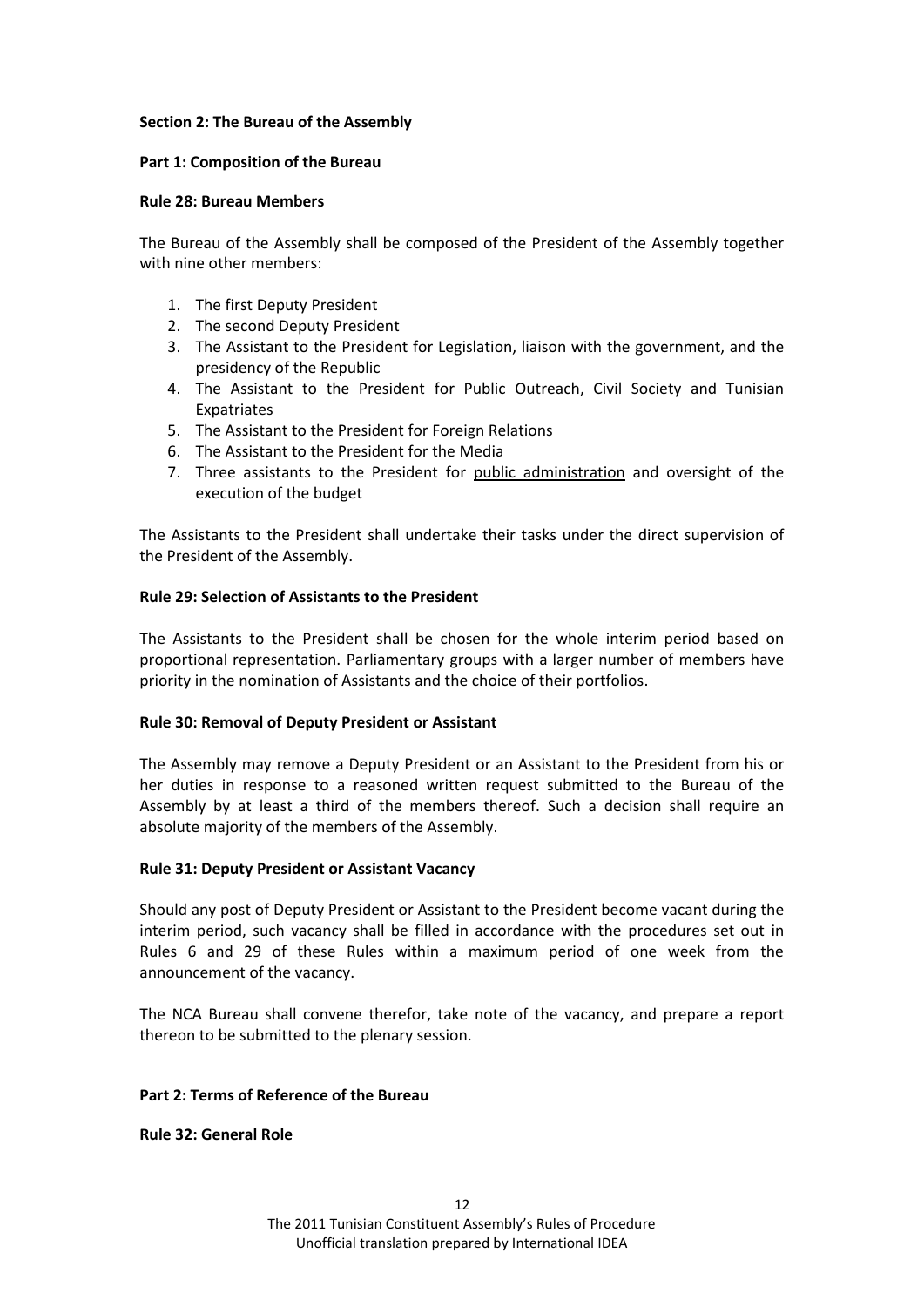The Bureau shall ensure that the tasks of the Assembly are undertaken and take measures to support members of the Assembly in the performance of their duties. The Bureau shall supervise the administrative and financial affairs of the Assembly, and monitor the execution of the budget.

### <span id="page-12-0"></span>**Rule 33: Regulation of International Parliamentary Relations**

The Bureau shall regulate the Assembly's bilateral and multilateral international parliamentary relations, and appoint parliamentary delegates to represent the Assembly, following consultation with the parliamentary groups, and taking into consideration the relative size of their membership.

### <span id="page-12-1"></span>**Rule 34: Vacancies in the Assembly**

The Bureau shall take note of all vacancies that may arise in the plenary Assembly accordingly.

### <span id="page-12-2"></span>**Rule 35: Role of Assistants to the President**

The Assistants to the President, each according to his specialization, shall assist the President in the performance of his duties particularly with regard to legislation, administration, financial control, and member affairs. Such assistance shall additionally include the coordination of the Assembly's responsibilities both internally and with the government, and the Assembly's relations with civil society and the people, as well as addressing Maghreb, Arab, African and international affairs.

## <span id="page-12-3"></span>**Part 3: Organisation of the Work of the Bureau**

## <span id="page-12-4"></span>**Rule 36: Frequency, Timing and Voting for Meetings**

The Bureau shall meet when either the President or one third of its members call for a meeting, and shall in any case meet at least once every fortnight on a day to be agreed at the first meeting. The meeting shall be quorate when two-thirds of its members are present. Decisions shall be taken by majority vote. In the event of an equality of votes, the President shall have the casting vote.

#### <span id="page-12-5"></span>**Rule 37: Meeting Accessibility and Meeting Minutes**

Meetings of the Bureau are held in private and are normally attended only by the Assembly's Secretary General, who holds the meetings' minutes, endorsed by the President of the Constituent Assembly, in a special register.

Meetings of the Bureau may also be attended by the Minister responsible for relations with the Constituent Assembly or his representative when issues related to governmental work are under discussion. The President of the Assembly may also invite on an exceptional basis whoever else he deems relevant to the discussion of specific issues.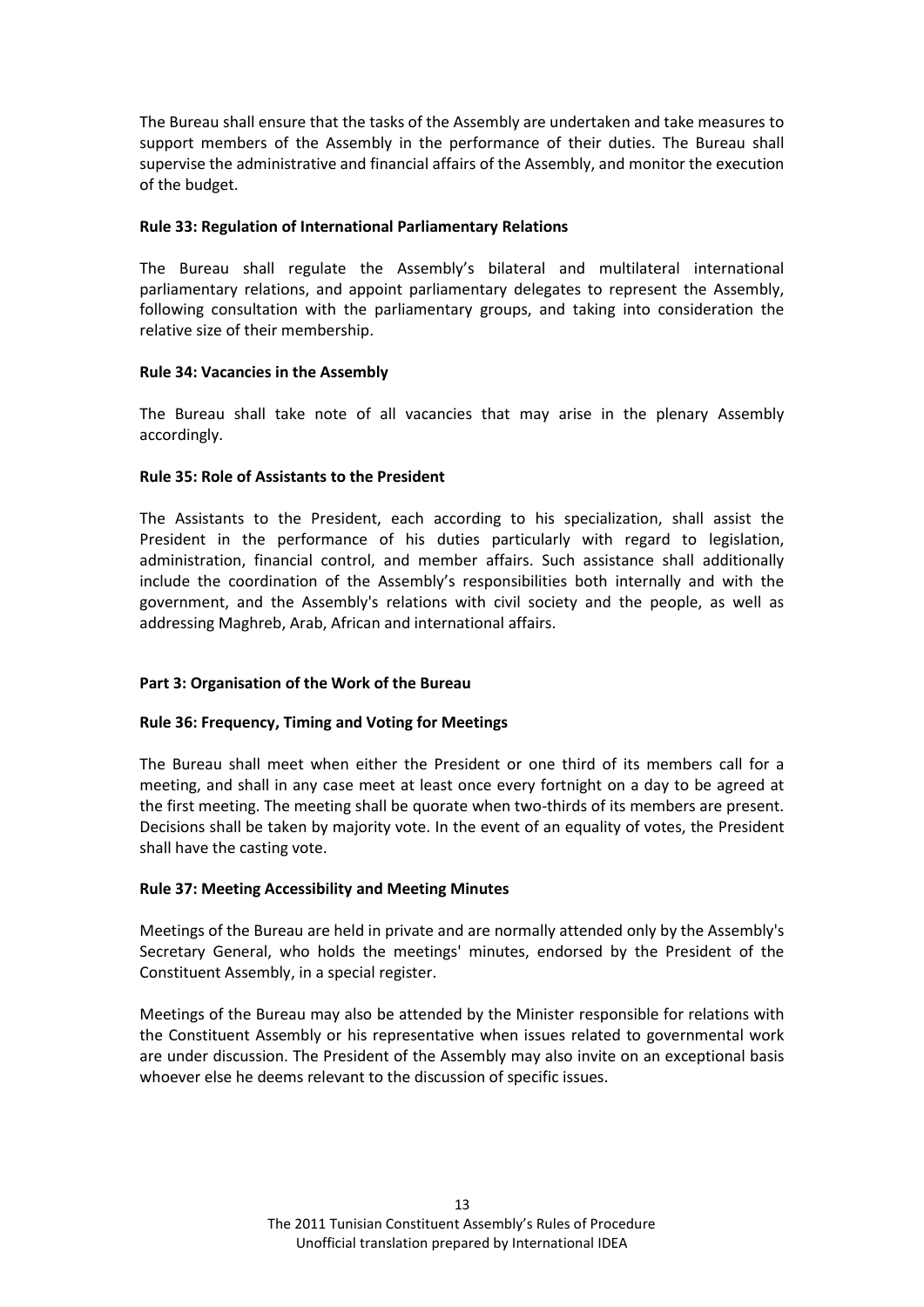### <span id="page-13-0"></span>**Section 3: The Presidents' Colloquy**

### <span id="page-13-1"></span>**Rule 38: General Role and Membership**

The Presidents' Colloquy is a steering consultative council presided over by the President of the Constituent Assembly and is convened upon his instructions as and when necessary.

The Presidents' Colloquy comprises the following:

- The two Deputies to the President of the Assembly
- The President's Assistants
- The Constitution General Rapporteur
- The Chairmen of the Assembly Committees
- The Leaders of the Parliamentary Groups

### <span id="page-13-2"></span>**Rule 39: Responsibilities**

The Presidents' Colloquy is responsible for the following:

- Proposing the legislative and constitutional work programme for the Assembly during its term.
- Reviewing the Assembly budget as proposed by the Bureau before its submission to the Ministry of Finance.
- Proposing the agenda for plenary meetings of the Assembly, in which government projects will have priority.
- Proposing a system for organising plenary debates in order to allocate time between the different parliamentary groups.
- Helping the Bureau to follow up on the work of the Assembly's committees.
- Examination of any other issues referred by the President and his office.
- Exploring means of facilitating the work of the parliamentary groups.

#### <span id="page-13-3"></span>**Rule 40: Meetings**

Meetings of the Presidents' Colloquy are held in private, and are attended only by the Secretary General of the Assembly, who holds the meetings' minutes, endorsed by the President of the Assembly, in a special register.

The Presidents' Colloquy shall take its decisions by consensus.

The President of the Assembly may also invite the attendance, on an exceptional basis, of whoever he deems relevant to the discussion of specific items on the agenda.

#### <span id="page-13-4"></span>**Section 4: Committees**

#### <span id="page-13-6"></span><span id="page-13-5"></span>**Part 1: General Provisions**

#### **Sub-section 1: Appointment of Committees**

<span id="page-13-7"></span>**Rule 41: Establishment and Nominations**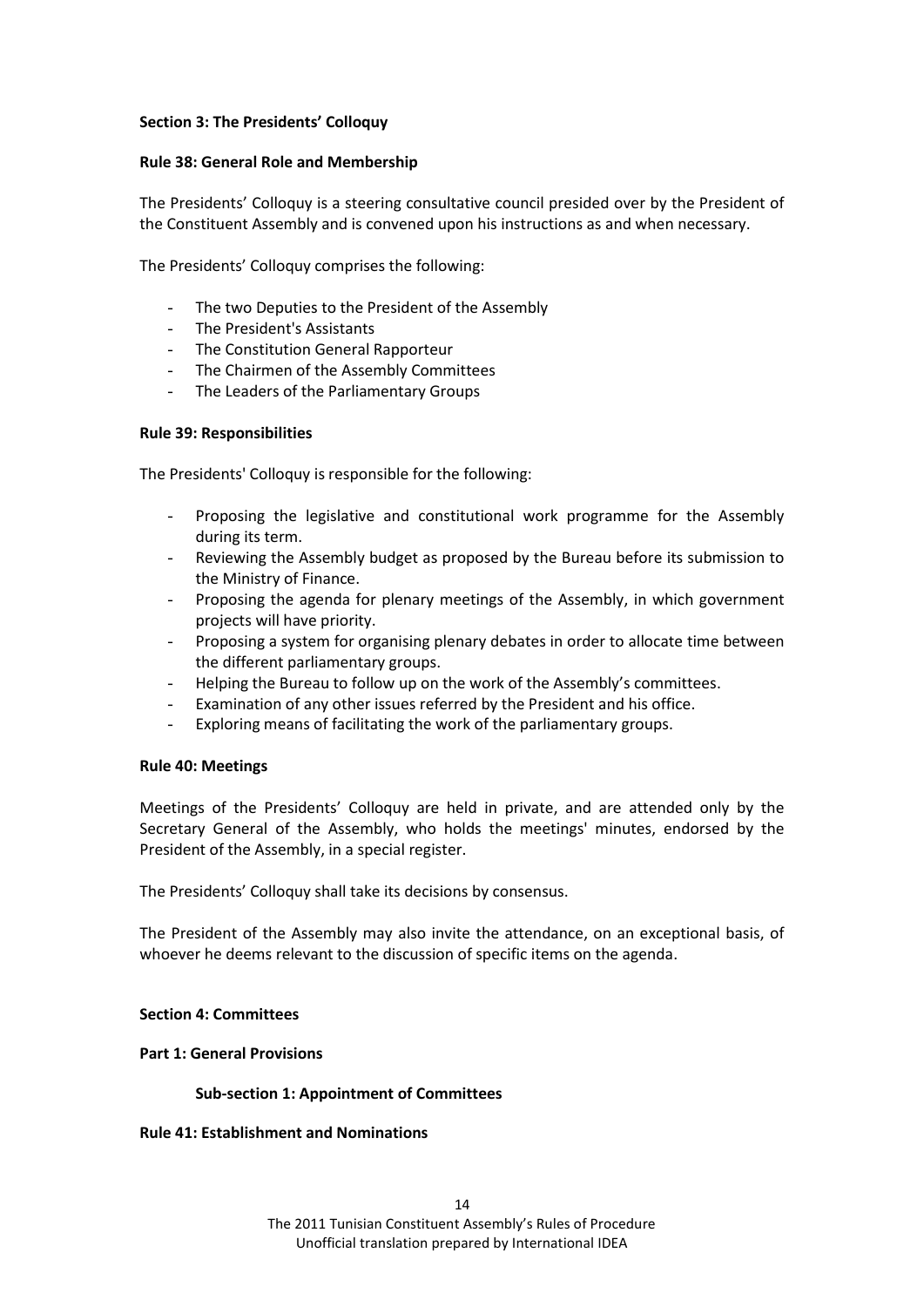The National Constituent Assembly shall establish legislative and constitutional committees, and special committees to perform specific tasks.

The President of the Assembly shall announce the opening of nominations for the membership of committees, and set the timetable for such nominations.

### <span id="page-14-0"></span>**Rule 42: Proportional Membership**

The membership of committees shall be determined in proportion to the membership of the parliamentary groups, and of independent members.

The Bureau of the Assembly shall allocate seats on each committee to each parliamentary group according to the formula set out in Rule 8 of these Rules in the presence of the groups' leaders.

### <span id="page-14-1"></span>**Rule 43: Nomination Procedure**

Nominations for committee membership shall be submitted to the Assembly's President on the set dates either by the leaders of the parliamentary groups or directly by independent members.

### <span id="page-14-2"></span>**Rule 44: Group Leader Meeting**

After nominations have closed, the Bureau shall invite all group leaders to a meeting for the purpose of establishing the list of candidates for the membership of each committee according to the number of seats allocated to each parliamentary group, and to independent members. The list of candidates shall be posted in the Assembly chamber.

## <span id="page-14-3"></span>**Rule 45: Membership Announcement**

The membership of the Assembly's committees shall be announced in a plenary sitting of the Assembly.

In the event that the number of independent members nominated exceeds the number of seats allocated to independent members, the Assembly shall proceed to vote by secret ballot. If there is an equality of votes, the youngest candidates shall be declared elected. If there is no difference in age, the outcome shall be determined by lot.

The President shall announce the results at the same sitting.

#### <span id="page-14-4"></span>**Rule 46: Vacancy**

Whenever a vacancy occurs in a committee, the vacancy shall be filled following the same procedures as set out in Rules 42 to 44 above.

## <span id="page-14-5"></span>**Rule 47: Membership Ineligibility**

In accordance with the provisions of article 16 of the interim law on the interim organization of public authorities, no member of the Government may serve as a member of the Bureau of the Assembly or of one of its permanent committees.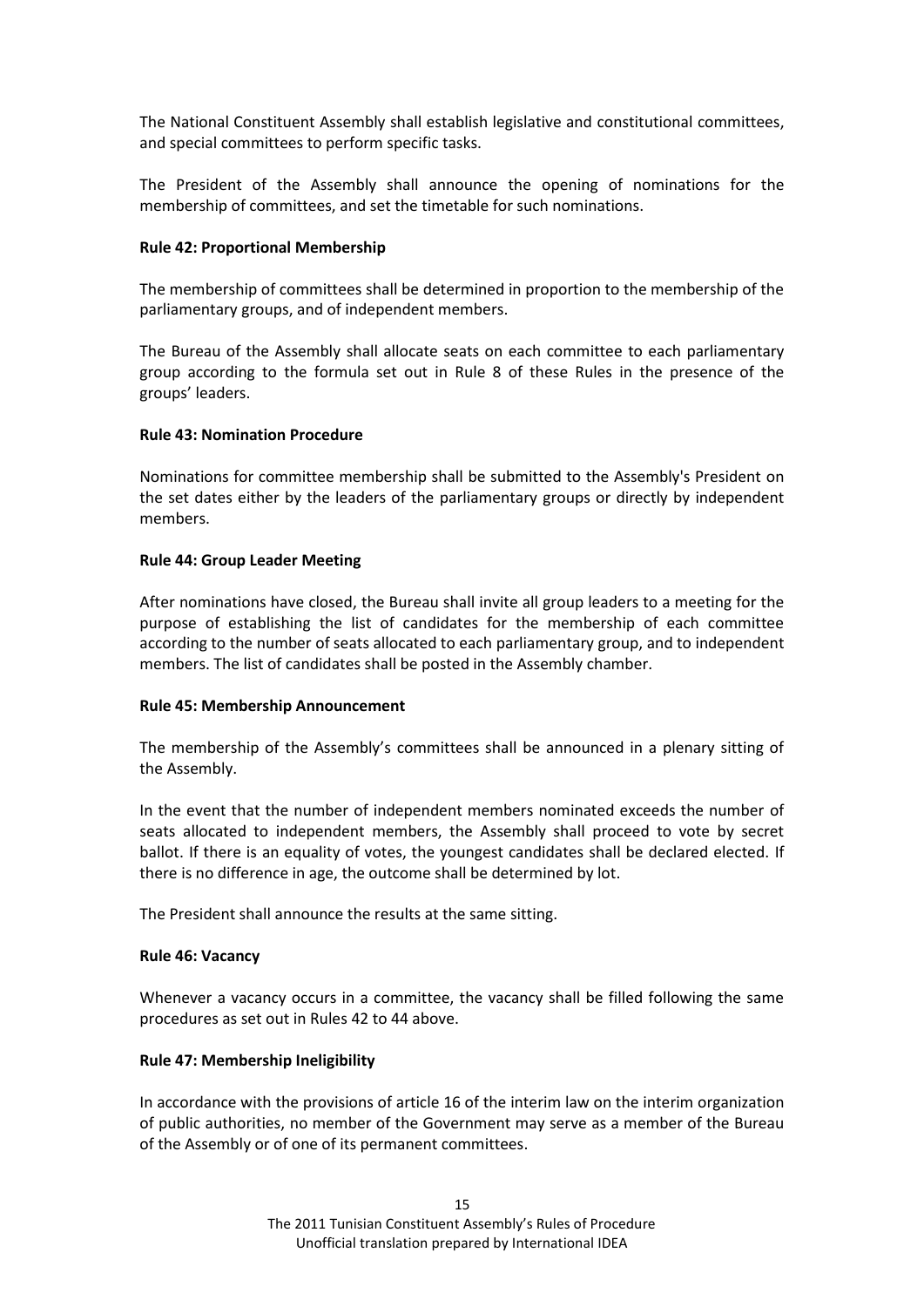## <span id="page-15-0"></span>**Rule 48: Membership in More Than One Committee**

A member of the Assembly may serve as a member of more than one committee providing that they are committees of different types.

### **Sub-section 2: Committee Bureaux**

### <span id="page-15-2"></span><span id="page-15-1"></span>**Rule 49: First Meeting and Elections**

After its appointment, each committee shall convene for its first meeting under the chairmanship of the President of the Assembly and his two deputies. Each committee shall elect a bureau to conduct its work; the bureau of each committee shall consist of a chairman and a deputy chairman, a rapporteur and two assistant rapporteurs.

### <span id="page-15-3"></span>**Rule 50: Proportional Representation**

The apportionment between the parliamentary groups of posts in committee bureaux shall be determined by the Bureau of the Assembly, on the basis of proportional representation. The Bureau shall distribute such posts between the committees after consultation with the group leaders at a meeting specifically convened for this purpose. In the case of disagreement the Bureau of the Assembly shall give priority of choice to the largest parliamentary group.

The chairmanships of committees of the same kind (i.e. those appointed under Rule 64, Rule 67 and Rules 71-73 respectively) shall be distributed between the parliamentary groups according to the principle of proportional representation.

## <span id="page-15-4"></span>**Rule 51: Vacancy**

Whenever a vacancy occurs in the membership of a committee bureau, the vacant position shall be filled by election by the relevant committee in accordance with the provisions of Rule 50 above.

## **Sub-section 3: Organisation of the Work of Committees**

#### <span id="page-15-6"></span><span id="page-15-5"></span>**Rule 52: Timing and Quorum of Meetings**

Committees shall normally meet on agreed days that do not coincide with sittings of the plenary Assembly. Meetings are quorate when an absolute majority of members are present. However, if an absolute majority is not attained at the agreed time of meeting, the meeting may proceed with business as if quorate after a lapse of one hour.

In exceptional circumstances, a committee may meet concurrently with a sitting of the plenary Assembly to discuss matters of importance or urgency, if so requested by the President of the Assembly, or by the Assembly itself.

#### <span id="page-15-7"></span>**Rule 53: Meeting Attendance**

Attendance at committee meetings is mandatory. Membership shall be revoked for any member who absents himself from three consecutive meetings without obtaining prior

16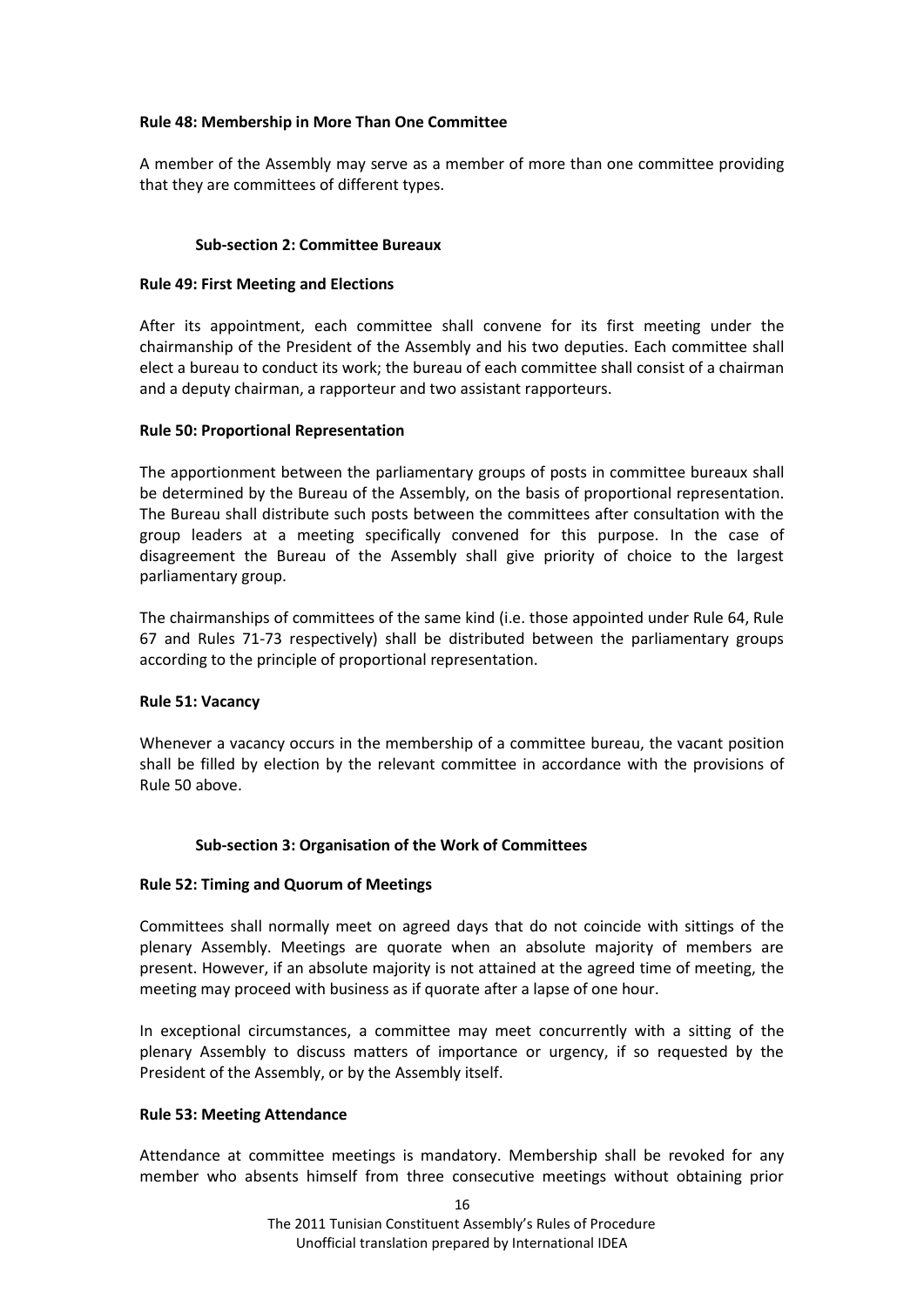permission from the committee Chairman in writing, or who fails to submit an acceptable explanation in writing to the committee Chairman within one week of the absence.

### <span id="page-16-0"></span>**Rule 54: Public Meetings and Associated Publicity**

Committee meetings are normally held in public but a committee may, by a majority of its members, decide to meet in private.

The dates of meetings, and agendas, of committees shall be published on the National Constituent Assembly website.

### <span id="page-16-1"></span>**Rule 55: Role of Non-Committee Members**

Any member, not being a member of the committee, may attend the meetings of a committee and give opinions on the subject discussed and participate in discussions (subject to the availability of time), but such a member may not vote.

Any member, not being a member of the committee, may express his or her opinion on any matter in writing and make relevant suggestions in a memorandum directed to the committee chairman through the Assembly's President before the date set down for the discussion of the matter concerned.

The committee chairman shall draw the attention of members to the receipt of any memoranda received from other members of the Assembly, and the committee shall consider the opinions and discuss any proposals, either to accept or reject them, before the general discussion of the matter concerned.

## <span id="page-16-2"></span>**Rule 56: Chairperson**

The committee chairman shall supervise the work and propose the agenda for each committee meeting in consultation with the bureau of the committee. The chairman shall preside at the meetings of the committee, and shall, after informing the President of the Assembly, summon meetings by any appropriate written method. In the absence of the committee chairman, he shall be replaced by his deputy, or, if the deputy is absent, by the rapporteur, or in the absence of the rapporteur by the older of the two assistant rapporteurs.

#### <span id="page-16-3"></span>**Rule 57: Encouragement of Consensus**

The committee chairman shall seek to encourage agreement in the committee's work through the discussion of differing points of view, proposals and opinions.

Where consensus cannot be achieved, the facts shall be recorded in the committee's report and an opportunity provided for the Assembly to decide the matter in plenary sitting.

## <span id="page-16-4"></span>**Rule 58: Study of Matter under Consideration**

Each committee may refer any matter under consideration to one of its members or form a working group to study the subject and present a report.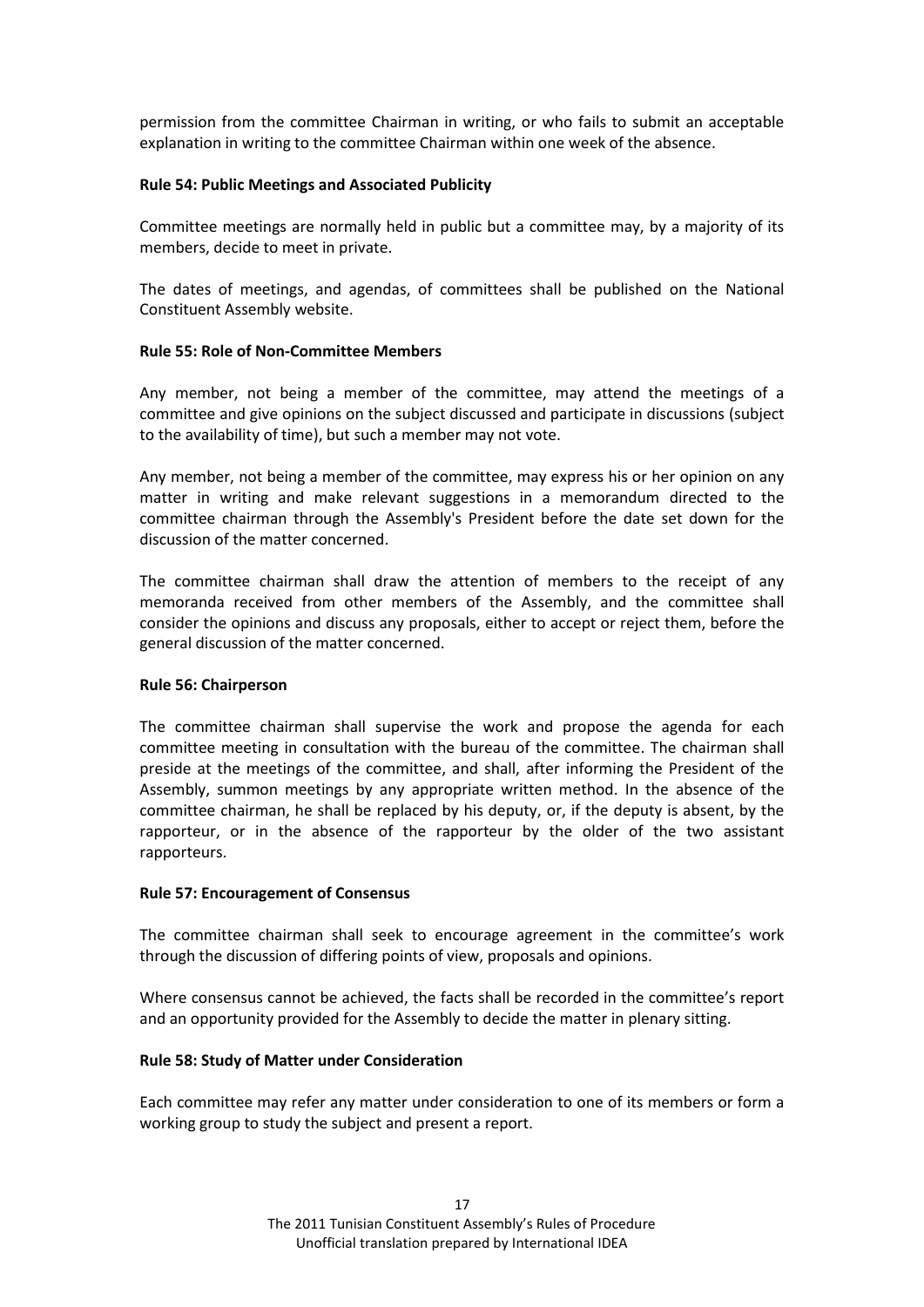### <span id="page-17-0"></span>**Rule 59: Advice on Matter under Consideration**

In order to achieve a deeper understanding of subjects under discussion, any committee may seek advice from whatever source, either by requesting reports on certain points or by inviting individuals or organisations to give evidence at hearings to be held at the Assembly's premises.

Any legislative committee may request the attendance to give evidence of representatives of the government and of officials of public authorities.

The Minister responsible for relations with the National Constituent Assembly or his representative may attend when requested by any committee to explain specific issues.

### <span id="page-17-1"></span>**Rule 60: Voting**

Voting in committees is personal and cannot be done by proxy. A committee shall take decisions in all cases by majority vote. Voting shall be carried out in public by raising hands or by any other agreed method. In the event of an equality of votes, the chairman shall have the casting vote.

### <span id="page-17-2"></span>**Rule 61: Record of Deliberations**

The minutes of committee meetings and a record of a committee's full deliberations shall be written in special registers, to be reviewed by each committee chairman and rapporteur and signed by them.

#### <span id="page-17-3"></span>**Rule 62: Reports**

In the case of each matter under consideration the rapporteur or one of his assistants shall prepare the committee's report. After its approval by the committee each report shall be signed by the rapporteur responsible and by the chairman, who will then refer it to the Bureau of the Assembly to be listed in the agenda of the plenary Assembly. Each report, once approved, shall be published on the Assembly's website.

#### <span id="page-17-4"></span>**Rule 63: Field Visits**

Any committee may make field visits away from the seat of the Assembly in order to follow up any matter within its field of responsibility or to study a specific subject. When making arrangements for such visits, the involvement of elected members of the Assembly from the localities concerned should be considered by the committee.

The committee shall prepare a report within a week following such a visit which shall be submitted to the Bureau of the Assembly and made available on request to any other member of the Assembly.

#### <span id="page-17-6"></span><span id="page-17-5"></span>**Part 2: Constitutional Committees**

## **Sub-section 1: Terms of Reference of the Constitutional Committees**

#### <span id="page-17-7"></span>**Rule 64: Establishment of Six Constitutional Committees**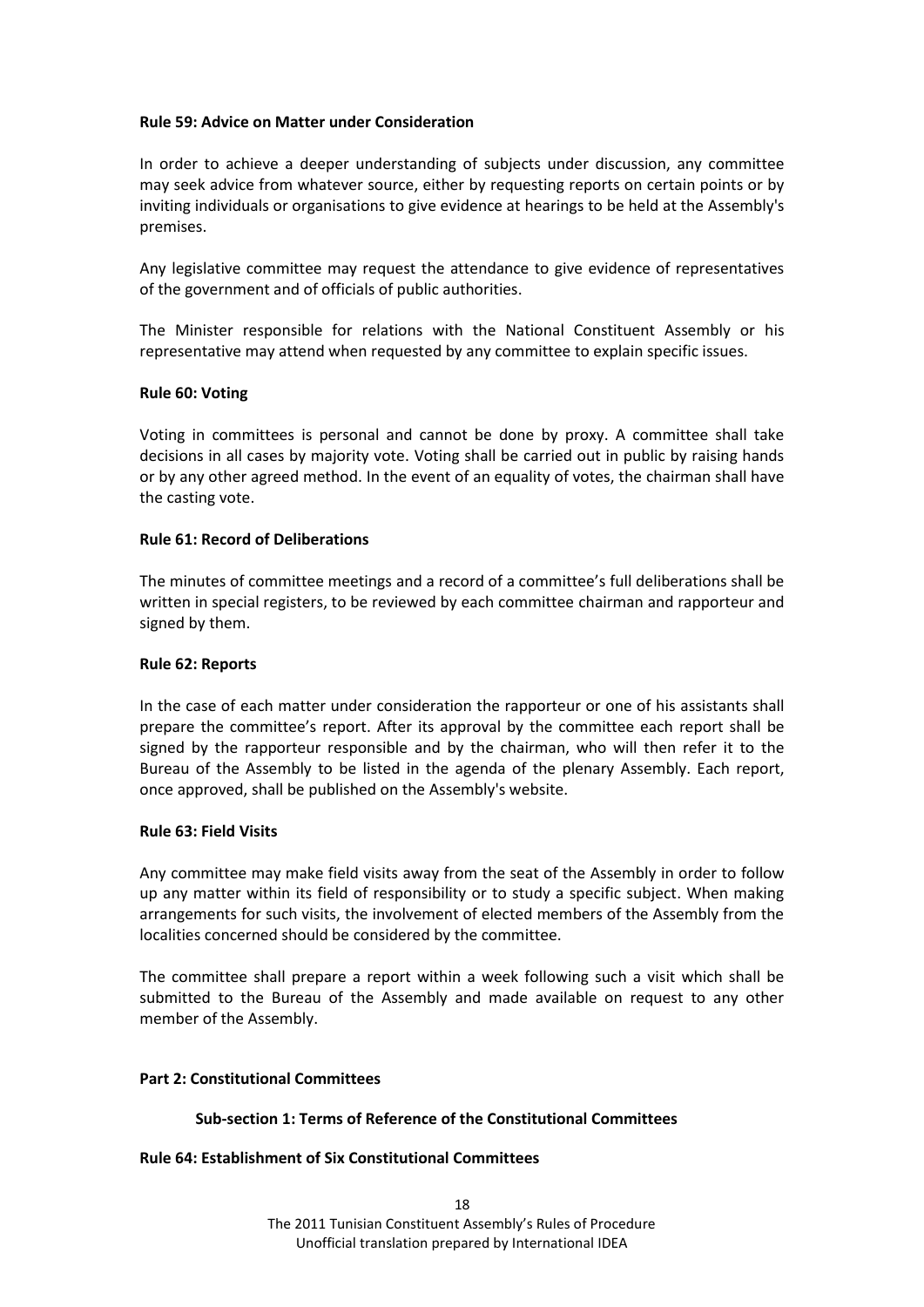The National Constituent Assembly shall establish six constitutional committees, each comprising not more than twenty-two members. Each committee shall review the sections of the draft constitution within its area of responsibility, as set out below:

- 1. The Committee for preparation, governing principles and constitutional amendment.
- 2. The Committee on rights and freedoms
- 3. The Committee on the allocation of powers to the legislative and executive branches, and the relations between them.
- 4. The Committee on legal, administrative, financial and constitutional jurisdiction.
- 5. The Committee on constitutional authorities
- <span id="page-18-0"></span>6. The Committee on municipal and public authorities.

## **Sub-section 2: Organisation of the Work of the Constitutional Committees**

## <span id="page-18-1"></span>**Rule 65: Constitution Drafting**

Each constitutional committee shall be responsible for drafting the sections of the draft constitution within its area of responsibility before referring its draft text to the Joint Committee for Coordination and Drafting. The text may be returned back to the originating committee to reconsider some issues before the Joint Committee submits it for discussion in the plenary Assembly.

### <span id="page-18-2"></span>**Rule 66: Joint Meetings**

In order to facilitate the consideration of aspects of the draft constitution that overlap the areas of responsibility of individual constitutional committees, joint meetings may be convened between two or more committees, at the request of any such committee or of the Joint Committee for Coordination and Drafting, and after the President of the Assembly has been informed.

## <span id="page-18-4"></span><span id="page-18-3"></span>**Part 3: Legislative Committees**

## **Sub-section 1: Terms of Reference of the Legislative Committees**

## <span id="page-18-5"></span>**Rule 67: Establishment of Eight Legislative Committees**

The National Constituent Assembly shall establish eight legislative committees, each comprising not more than twenty-two members. Each legislative committee shall examine such draft laws as are submitted to the Assembly as fall within its area of responsibility before they are referred to the plenary Assembly. It shall also consider any other matters referred to it.

These committees are:

- 1. The Committee on rights, freedoms and foreign relations, responsible for the consideration of proposals and issues relating to public freedoms, human rights, religious affairs, civil society, media, defence, homeland security and international relations and cooperation.
- 2. The Committee on general legislation, responsible for the consideration of draft laws and issues relating to jurisdiction, citizenship, personal status and civil, commercial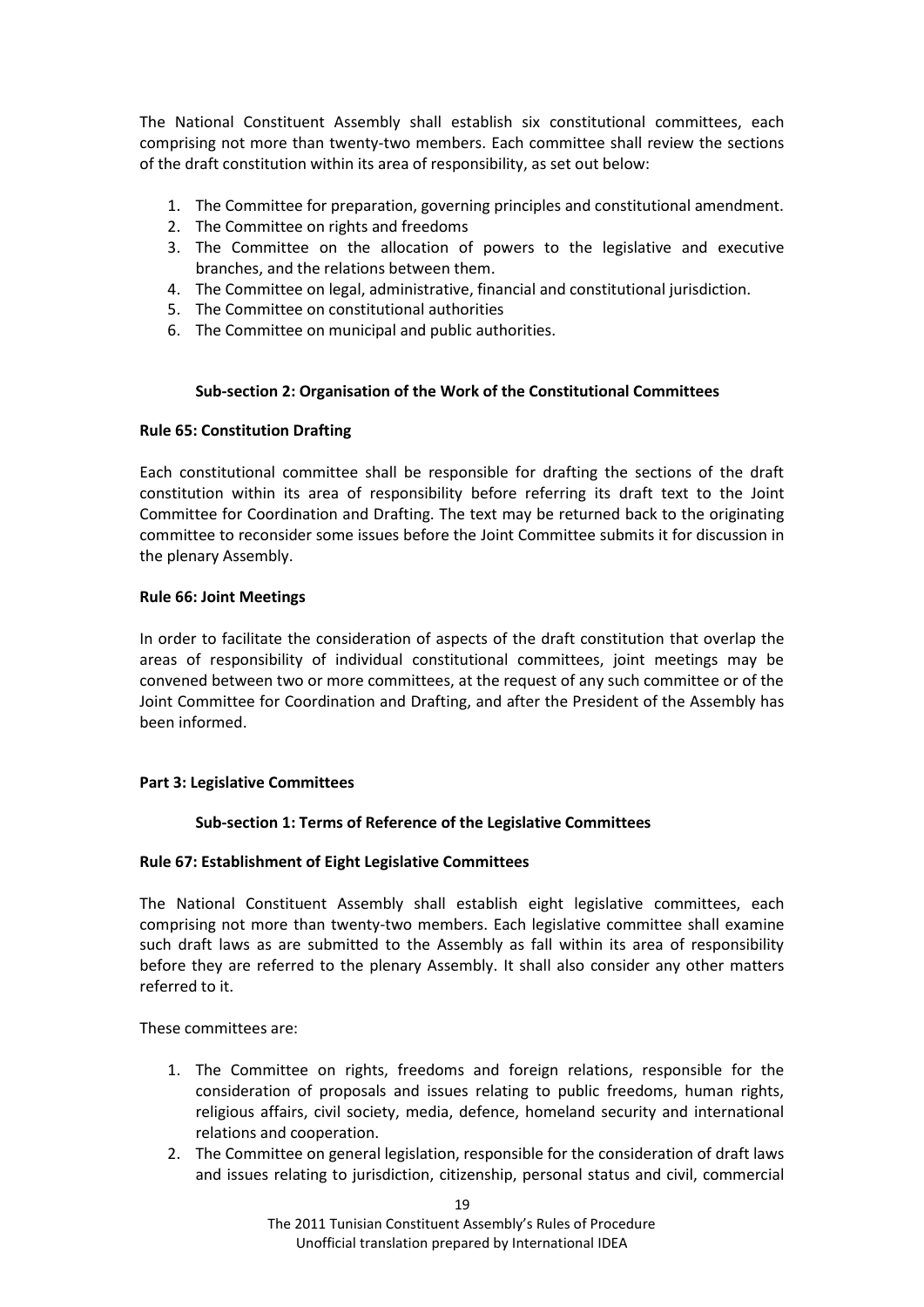and criminal laws in general, in addition to general legislative pardon and transitional justice. It shall also review the general organization, electoral systems, *jus in rem* and property rights.

- 3. The Committee on finance, development and planning, responsible for the consideration of proposals and issues relating to currency, taxes, exchange, financial affairs and budget, development plans, loans, state financial commitments and the activities of public agencies.
- 4. The Committee on power and the productive sectors, responsible for the consideration of proposals and issues relating to energy, farming, marine fishing, water, industry, mines and traditional industries.
- 5. The Committee on the service sector, responsible for considering proposals and issues relating to trade, prices, transportation, communication and tourism.
- 6. The Committee on infrastructure and the environment, responsible for considering proposals and issues relating to housing, modern technology, environment and conservation.
- 7. The Committee on social affairs, responsible for considering proposals and issues relating to social welfare, public health, employment and family affairs.
- 8. The Committee on education, responsible for considering proposals and issues relating to education, scientific research, culture, youth, entertainment and sports.

# **Subsection 2: Organisation of the Work of the Legislative Committees**

## <span id="page-19-1"></span><span id="page-19-0"></span>**Rule 68: Examination of Draft Laws or Proposals**

Each legislative committee shall examine such draft laws or proposals within its area of responsibility as are referred by the President of the Assembly.

It shall also undertake the examination of any other matters referred to it by the plenary Assembly, subject to the agreement of the committee chairman.

## <span id="page-19-2"></span>**Rule 69: Examination of Specific Issues**

Each legislative committee may, with the approval of or at the request of the President of the Assembly, examine specific aspects of a subject within its terms of responsibility when referred from another legislative committee. A report shall be written on the subject and sent to the competent committee.

Each legislative committee may, after informing the Assembly President, invite any other legislative committee to submit its opinion on specific issues referred to it.

Whenever an overlap of jurisdiction arises between two or more legislative committees, the chairman of any of the committees concerned may refer the issue in a memorandum to the President of the Assembly, who shall submit the matter to the Bureau of the Assembly for its opinion.

## <span id="page-19-3"></span>**Rule 70: Expedited Consideration**

The President of the Assembly or the Bureau may submit a reasoned request to a legislative committee to expedite its consideration of a proposal or a draft law. The committee shall present a report within a week of the date of the expediting request.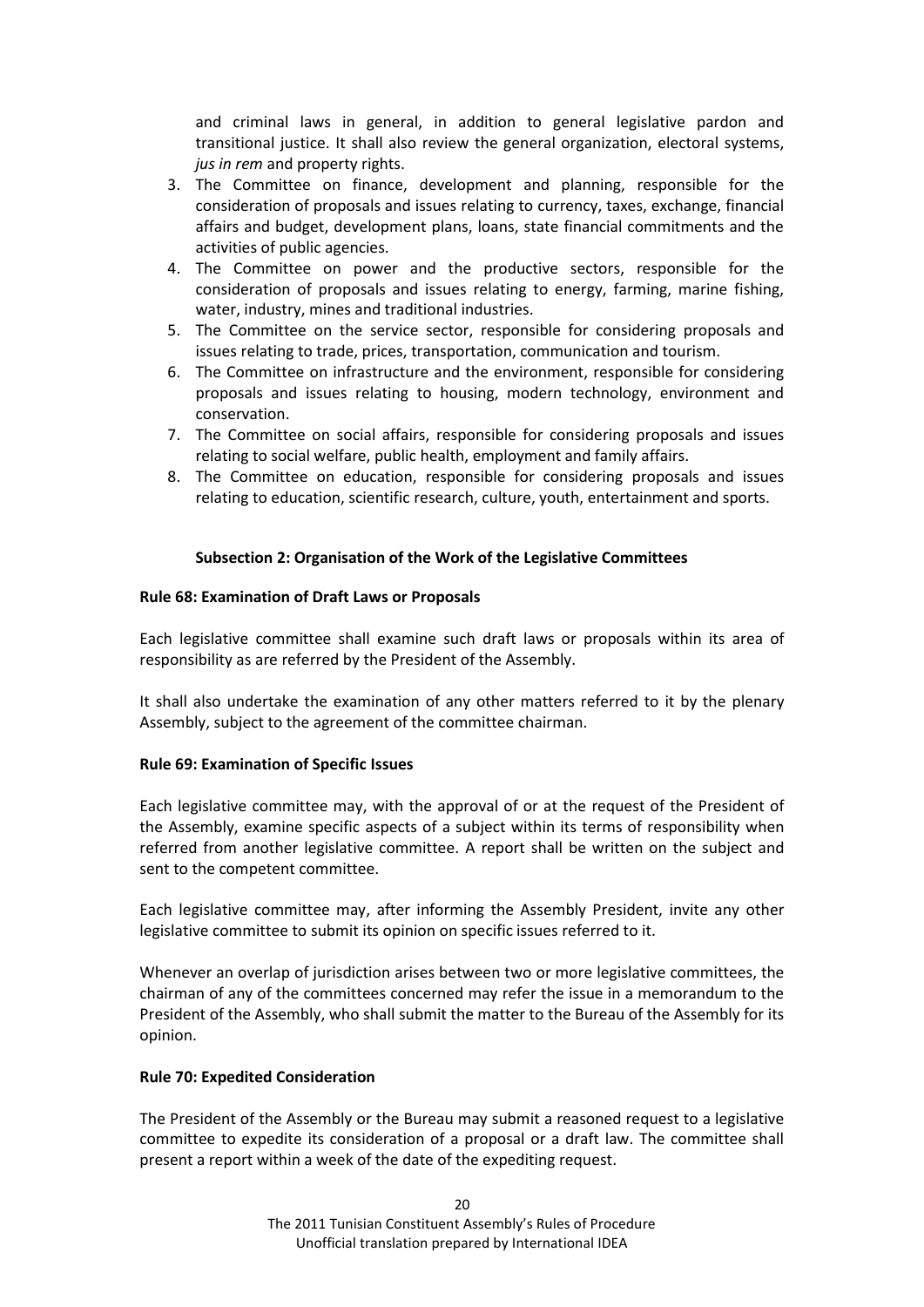### <span id="page-20-1"></span><span id="page-20-0"></span>**Part 4: Special Committees**

### **Sub-section 1: Special Committee on Rules of Procedure and Immunity**

### <span id="page-20-2"></span>**Rule 71: Establishment, Seats and Immunity Discussions**

The Assembly shall establish a committee for the whole constituent period comprising not more than twenty-two members, to review the rules of procedure of the Assembly and matters relating to the execution of its provisions, and to consider matters relating to the immunity of members.

Seats shall be allocated in accordance with Rule 8 of these Rules of Procedure.

<span id="page-20-3"></span>Meetings discussing immunity shall be held in camera.

## **Sub-section 2: Monitoring and Investigation Committees**

### <span id="page-20-4"></span>**Rule 72: Establishment of Committees and Reporting**

The Assembly shall elect two special committees for monitoring urgent and top-priority national issues. Each committee shall be composed of not more than twenty-two members and seats shall be allocated in accordance with Rule (8) of these Rules of Procedure. The committees are:

- 1. The Committee on Revolutionary Martyrs and Injured and General Legislative Amnesty Enforcement: it shall consider all issues relating to the rights and indemnities of the revolution's martyrs and injured. In addition, it assumes the responsibility for applying the General Legislative Amnesty Law and for compensating dictatorship victims since Independence.
- 2. The Administrative Reform and Anti-Corruption Committee: it shall consider all issues relating to financial and administrative corruption; redemption of stolen public funds; monitoring and updating management development techniques; and reform of the public service.

Each monitoring committee shall prepare a monthly report including the results of their activities and recommendations thereon. Each such report will be submitted to the Bureau of the Assembly, which will present it to the General Assembly.

## <span id="page-20-5"></span>**Rule 73: Establishment of Additional Investigative Committees**

The Assembly may, upon a written request from one-third of its members, establish other special committees to investigate important issues. The establishment of any such committee will require the approval of an absolute majority of the members of the Assembly.

Each investigative committee shall comprise not more than twenty-two members who shall be elected according to the system of proportional representation of the parliamentary groups.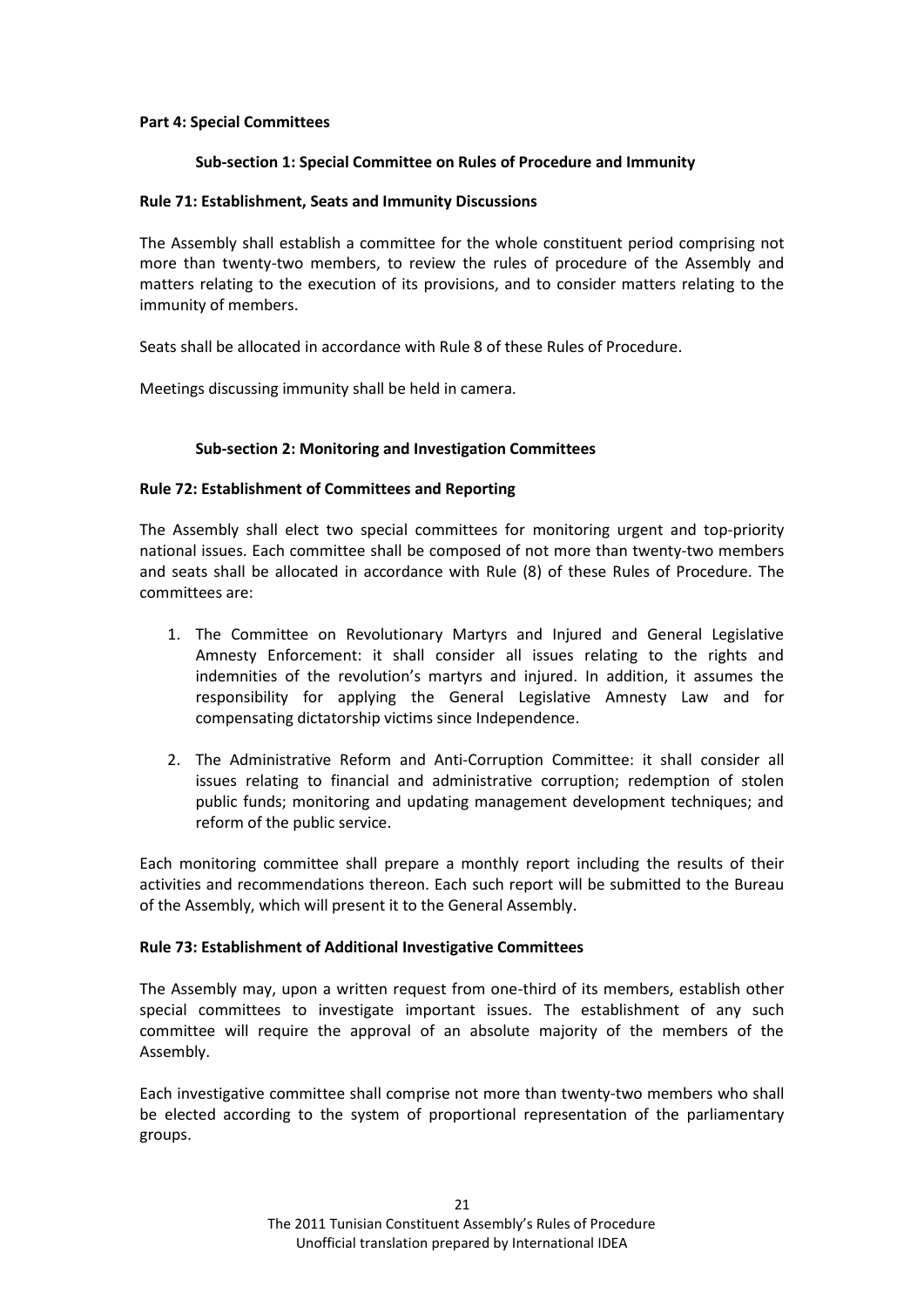### <span id="page-21-0"></span>**Rule 74: Dissolution**

At the conclusion of its activities, any committee established under Rule 73 above shall prepare a report and submit it to President of the Assembly, who, in turn, will present it to the General Assembly. Following the completion of its work any such committee will be automatically dissolved.

## <span id="page-21-1"></span>**Section 5: The Plenary Assembly**

### <span id="page-21-2"></span>**Part 1: Meetings of the Assembly**

### <span id="page-21-3"></span>**Rule 75: General Role**

The Assembly shall examine the draft constitution, draft laws, and the draft state budget after the completion of the work of the relevant committees and the submission of the relevant committees' reports thereon, as well as any other matters included in the Assembly's agenda.

## <span id="page-21-4"></span>**Rule 76: Public Meetings and Associated Publicity**

Meetings of the Assembly shall normally be held in public and shall be publicized by all available means, including:

- 1. Announcing the meeting dates and agenda of the Assembly.
- 2. Reserving special places for the public and the media, according to regulations laid down by the Bureau.
- 3. Publishing the Assembly's debates, decisions, and the results of voting and polling operations, etc. in the Assembly section of the Official Gazette.
- 4. Radio and Television broadcasting of plenary Assembly debates.
- 5. Publishing on the Assembly website.

## <span id="page-21-5"></span>**Rule 77: Official Language**

The deliberations of the Assembly shall be in Arabic. The Bureau shall make every effort to provide facilities for the contribution of members not speaking Arabic to the work of committees and the plenary Assembly. The Bureau shall also ensure that Tunisians abroad are made aware of the activities and deliberations of the Assembly.

## <span id="page-21-6"></span>**Rule 78: Secret Sittings**

The Assembly may meet in secret session at the proposal of its President, of the chairman of a parliamentary group, or of ten or more members of the Assembly. Any such request must be approved by an absolute majority of the members of the Assembly.

Secret sittings of the Assembly may be attended only by members of the Assembly, the Secretary General of the Assembly or his deputy, and any others specifically authorized by the Bureau. The minutes and records of debates in secret session may not be read by any other person, save with the express permission of the President of the Assembly.

Provided that these provisions relating to secret sessions shall not apply whenever the Assembly is considering matters relating to the constitution.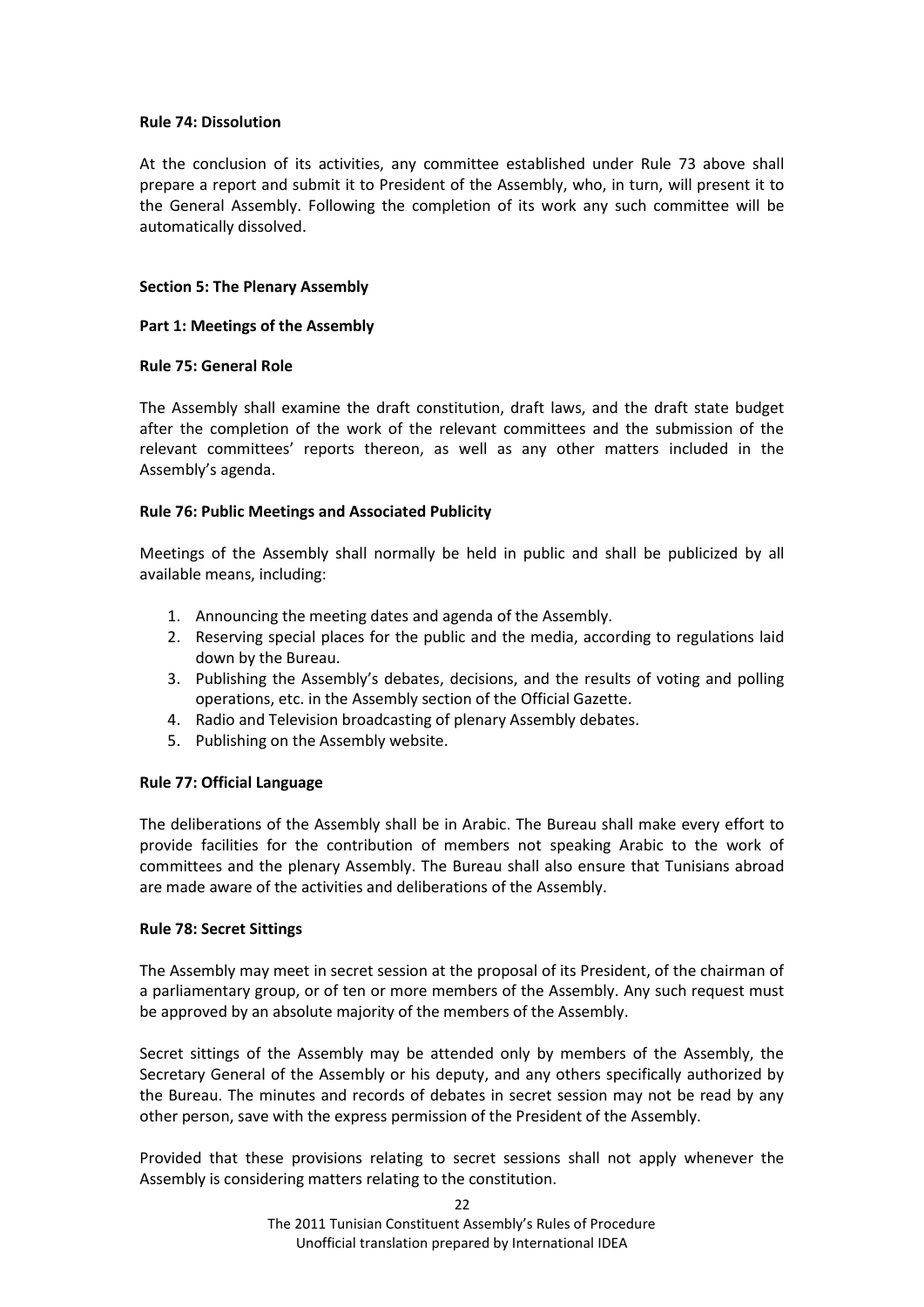## <span id="page-22-0"></span>**Rule 79: Timing of Meetings and Communication with Public**

The President shall summon the Assembly to meet at the dates and times determined by the Bureau of the Assembly, which shall, in considering the dates of plenary sittings and of committee meetings, ensure that one week in each month is set aside for members' communication with the public.

### <span id="page-22-1"></span>**Rule 80: Quorum Requirement**

The President of the Assembly or one of the two deputy Presidents shall open each sitting at the time specified for it, if an absolute majority of members is present.

However, if an absolute majority is not attained at the agreed time of meeting, the sitting shall be suspended for one hour and shall again resume regardless of the number of attendees, provided that such number is no less the one-third of the members of the Assembly.

In such case, the Assembly shall consider the issues set out in the agenda for the day's sitting, provided that voting takes place according to the requirements of Rule 95 of these Rules of Procedure.

#### <span id="page-22-2"></span>**Rule 81: Agenda**

The plenary sitting is opened by the reading of the agenda.

The President of the sitting may suggest adding other subjects to the agenda, subject to the approval of the majority of members in attendance.

Before the deliberations on subjects listed on the agenda begin, the President of the sitting shall announce the proposals of the Bureau of the Assembly on the organisation of debates and the time allowed for speakers on points listed on the agenda, and any other matters of which the Assembly should be informed.

## <span id="page-22-3"></span>**Part 2: Organisation of Seating in the Chamber**

#### <span id="page-22-4"></span>**Rule 82: Seating Blocs and Chamber Accessibility**

The President of the Assembly shall allocate the seating in the Chamber into blocs for each parliamentary group.

The blocs of seats shall be arranged from the right of the President to the left according to the size of each parliamentary group, and the last bloc shall be allocated to the independent members according to alphabetical order.

The first seat in each bloc shall be occupied by the leader of the parliamentary group concerned, and the remainder of the seats shall be allocated either in alphabetical order or in accordance with the proposals of the leader of the parliamentary group.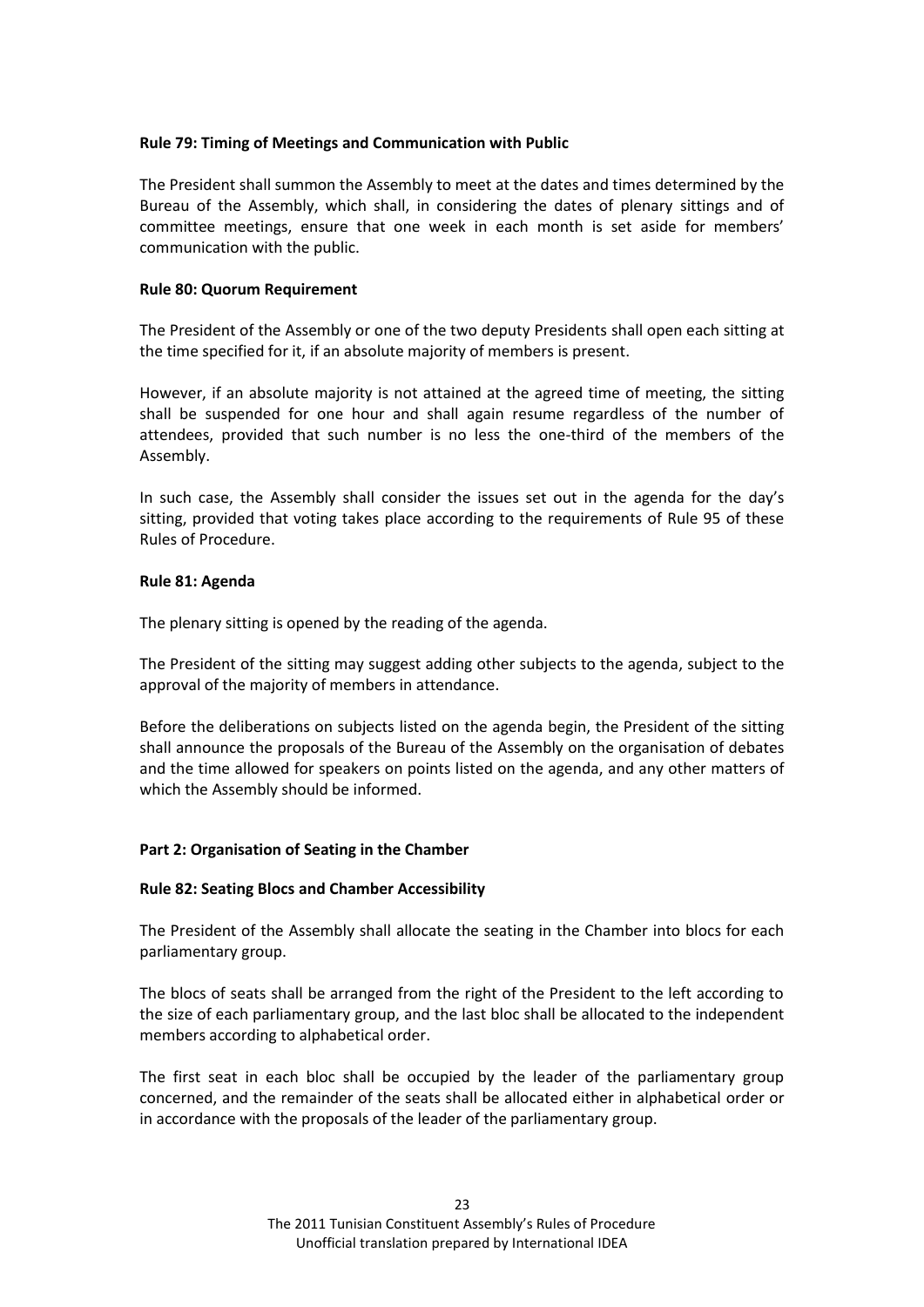The Assembly's Chamber may not be entered by any except members of the Constituent Assembly, government members and their aids, and guests and Assembly employees so authorized by the President.

## <span id="page-23-0"></span>**Part 3: Proceedings in Plenary Sittings**

### <span id="page-23-1"></span>**Rule 83: Role of President**

The President of the Assembly or one of his deputies will preside over meetings of the Assembly. He will adjourn and maintain order during the meeting. The President shall organize, close the discussions, manage voting and declare the result. Prayer times must be observed during the course of each sitting.

### <span id="page-23-2"></span>**Rule 84: Registration for Participation in Debate**

Members wishing to take part in a debate shall register their names by sending their requests in writing to the President in the Chair either directly or through their parliamentary groups not later than the commencement of the sitting.

At the beginning of the sitting the President in the Chair shall announce the list of speakers and the order in which they will speak.

### <span id="page-23-3"></span>**Rule 85: Enforcement of Speaker Time Limits**

Whenever a certain period of time is allocated for a debate, speakers shall not exceed the time limit set for their respective parliamentary groups or for them personally.

If a parliamentary group uses its allotted time during a debate, it may not give the floor to further of its members.

Speeches must be relevant to the subject under discussion. If a speaker departs from the subject or exceeds the time limit, the President shall notify the speaker, but if the speaker does not respond, the President may instruct him to withdraw. If the speaker continues, the President may order the microphones to be turned off and instruct that the speech should be deleted from the record of proceedings.

## <span id="page-23-4"></span>**Rule 86: Extension of Time Limit for Debate**

If it appears to the President in the Chair that the time allotted for a debate is insufficient, he may ask the Assembly to extend the time available: any decision on such a request shall be taken by a majority of the members present, and without debate.

#### <span id="page-23-5"></span>**Rule 87: Government Representatives, Chairpersons and Rapporteurs**

Government representatives, and the chairmen and rapporteurs of the relevant committees may be called to speak whenever they so request.

#### <span id="page-23-6"></span>**Rule 88: Closure of the Debate**

If it appears to the President in the Chair that a matter under discussion has been fully considered, he may propose to the Assembly that the debate be closed. Only one speaker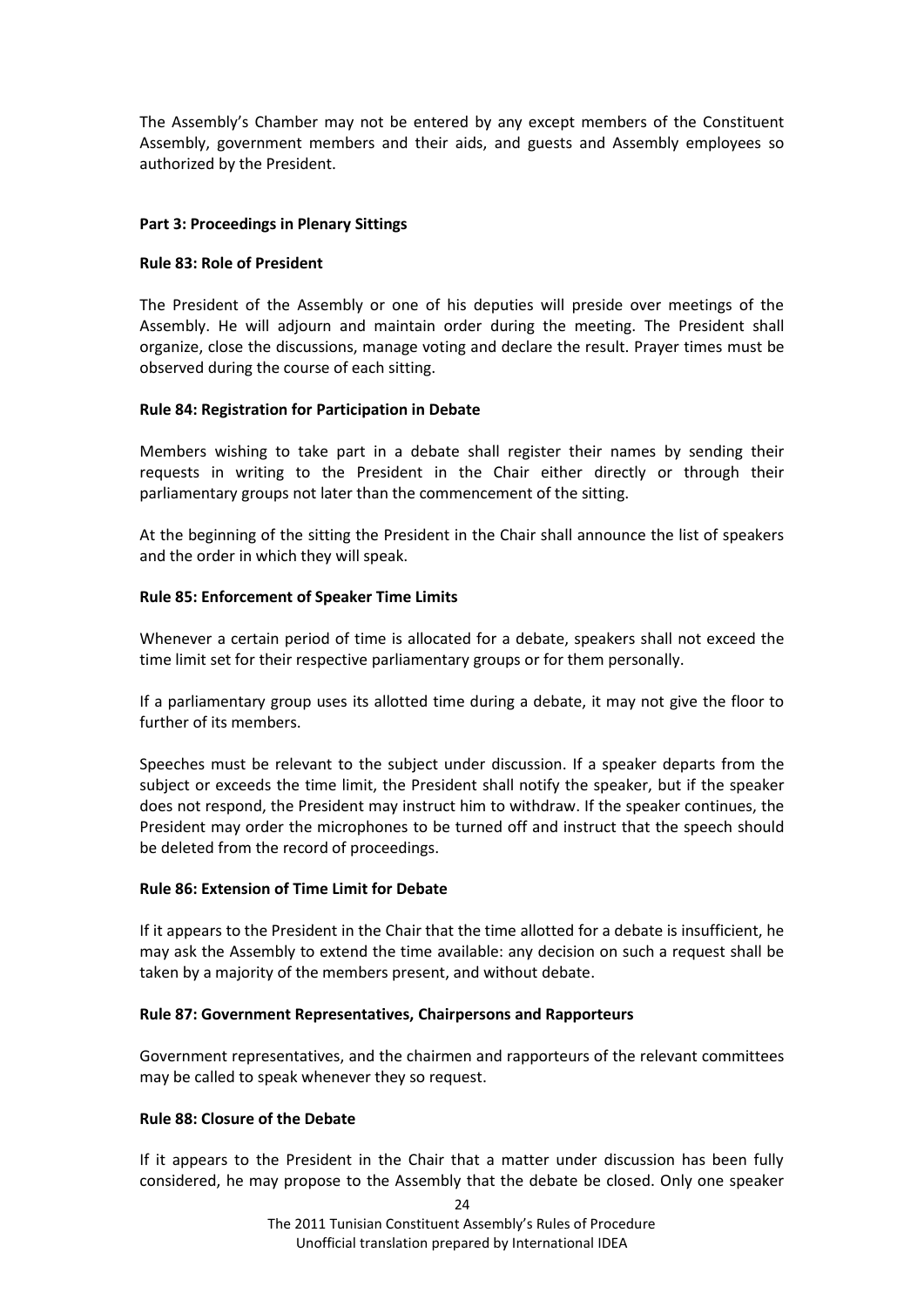against the proposal and one speaker for the proposal may be heard, for not more than two minutes each, and the proposal shall then be decided by a majority of the members present.

### <span id="page-24-0"></span>**Rule 89: Related or Urgent and Important Matters**

A member shall have a prior right to speak, either immediately or after the current speaker sits down, if he asks leave to raise a point of order concerning matters affecting the conduct of the proceedings of the Assembly. Any such point of order must be directly related to a specific Rule of these Rules of Procedure. Any such intervention may last for no more than two minutes, after which the right to speak will be withdrawn.

A member who asks leave to speak on an urgent and important matter must indicate the matter that he intends to raise when seeking the floor. He will be permitted to speak only at the end of the business of the day, and no such intervention may relate to matters that have already been discussed and decided upon by the Assembly.

### <span id="page-24-1"></span>**Rule 90: Examination or Referral Back to Committee**

At the end of a general debate, the Assembly shall decide, by simple majority of the members present, whether to proceed to examine the detailed articles of any proposal under consideration, or to refer the proposal back to the committee or committees concerned, or to delay further consideration until a later date.

If it is agreed to refer a draft law back to committee, further consideration shall be deferred until a new report is presented on a later date to be fixed by the Bureau of the Assembly.

#### <span id="page-24-2"></span>**Rule 91: Consideration of Amendments**

Members may propose amendments to any proposal or draft law providing that each amendment is precise, and is submitted in writing.

In the case of every proposed amendment, the Assembly shall decide, by a majority of the members present, and without debate, whether to consider the amendment or to reject it without debate. If the Assembly agrees to consider the amendment it shall then decide whether to refer it back to committee or to adopt the amendment forthwith if it is regarded by the Assembly as marginal or of only a technical nature.

The floor shall be given only to the chairman and rapporteur of the relevant committee, the general constitution rapporteur, parliamentary group leaders, a government representative and one member for the motion and one against.

#### <span id="page-24-3"></span>**Rule 92: Voting on Proposed Text**

After amendments have been disposed of, the Assembly shall debate and vote on each article of the proposed text, and finally the whole proposal shall be put to the vote.

Once voting has begun on any matter, debate may not be resumed.

#### <span id="page-24-4"></span>**Rule 93: Reconsideration of Text**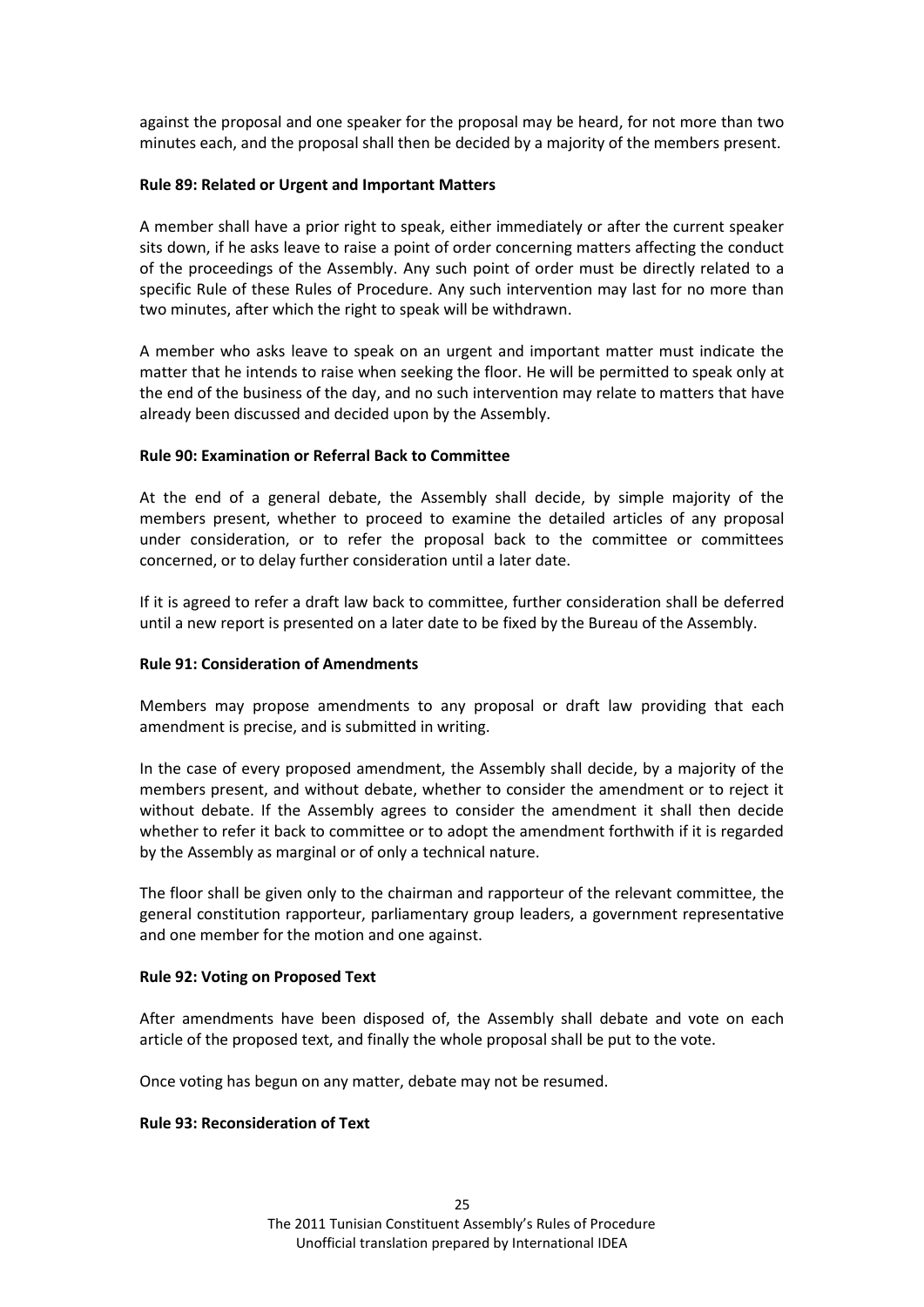If any amendments made to any part of a draft text require consequential amendments to any part previously agreed to, the Assembly may reconsider the earlier part and vote on it again.

The Assembly may also reconsider an article previously adopted if so requested by the government representative, the chairman or rapporteur of the relevant committee, or the constitution general rapporteur, if new circumstances have arisen before deliberations on the whole text have been concluded.

### <span id="page-25-0"></span>**Part 4: Quorum and Voting in the Plenary Assembly**

### <span id="page-25-1"></span>**Rule 94: Personal Voting and Voting Options**

Voting is personal and voting by proxy or by mail is forbidden. Members vote by indicating their consent, rejection or abstention.

### <span id="page-25-2"></span>**Rule 95: Procedure for Approval of Draft Laws**

The National Constituent Assembly shall approve draft laws and make other decisions as follows:

- 1- By a majority of members present, providing that the ayes are not less than one third of the Assembly's members when the Assembly considers:
	- draft Ordinary Laws
	- **Regulations**
	- the review of Ordinary Laws issued by decree after 14 January 2011
- 2- By an absolute majority of all Assembly members when the Assembly considers:
	- a motion of confidence
	- a motion of censure
	- the dismissal of the President of the Republic
	- the dismissal of the President of the Assembly
	- the draft articles of the Constitution
	- draft Organic Laws
	- the review of Organic Laws issued by decree after 14 January 2011
- 3- By a two-thirds majority of all Assembly members when the Assembly considers:
	- the first reading of the draft Constitution
	- a second reading of the draft Constitution, if required
	- the declaration of war and the conclusion of peace.

#### <span id="page-25-3"></span>**Rule 96: Public Voting Procedures**

With the exception of elections, the procedures for which are set out in Rule 11 above, voting takes place in public through one of the following means:

**First:** electronic voting **Second:** vote by raising hands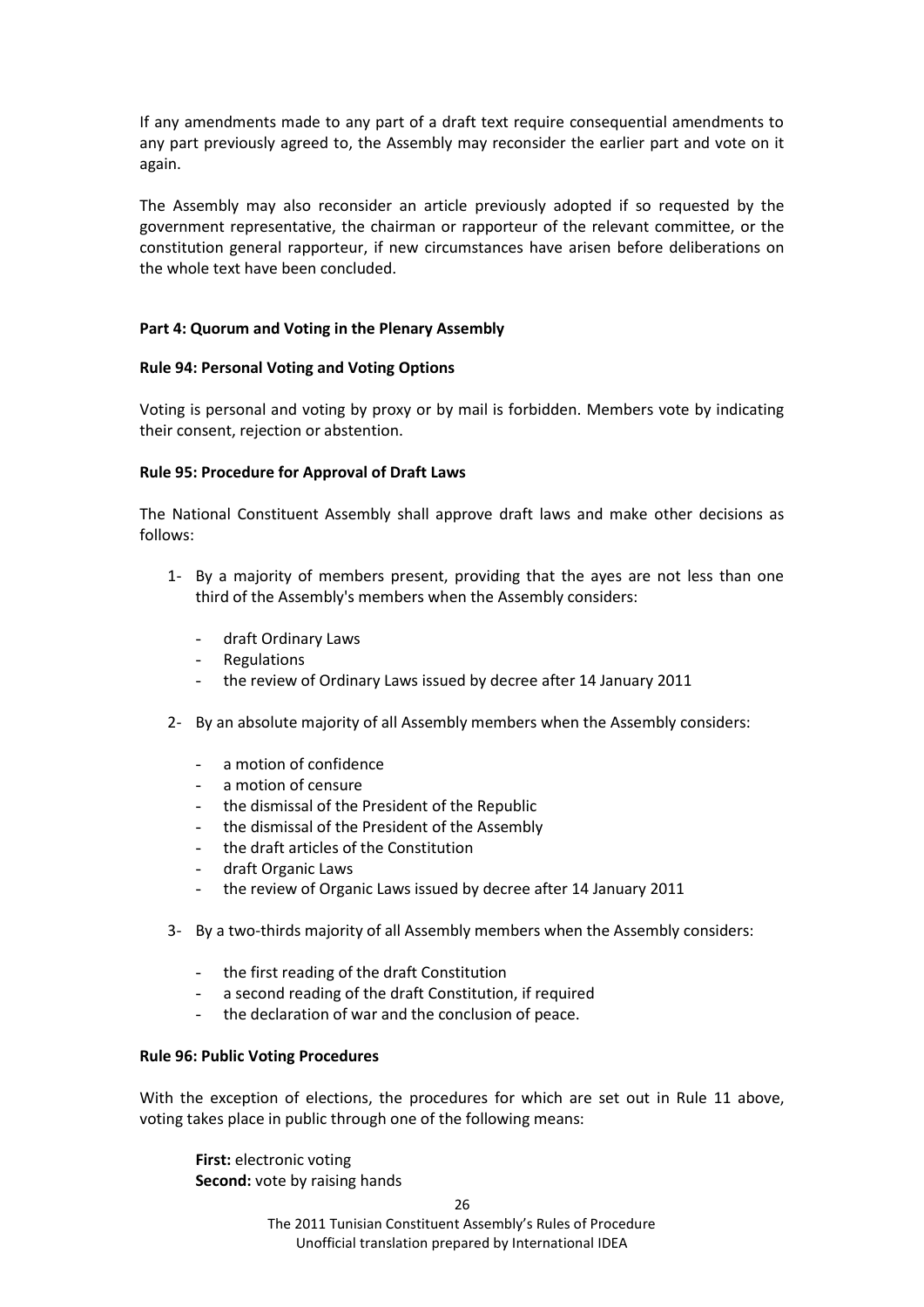## **Third:** vote by roll call

### <span id="page-26-0"></span>**Rule 97: Declaration of Vote**

The President in the Chair shall declare the result of the vote and the resulting decision of the Assembly. After the final vote on a text, and the announcement of the Assembly's decision thereon, no further debate shall be permitted, and the provisions of Rule 93 of these Rules shall no longer apply.

### <span id="page-26-1"></span>**Part 5: Minutes of Proceedings and Verbatim Report**

### <span id="page-26-2"></span>**Rule 98: Record of Assembly Proceedings**

A complete record of the proceedings of the Assembly including a verbatim report of the speeches made shall be prepared after each sitting, and published in the official gazette. Such minutes shall be considered final if no objection or request for correction is communicated to the Assembly's President within one week of their publication in the official gazette.

Any objection made by a member to the text of his speech as published in the official gazette must be submitted in writing to the President of the Assembly within the time limit set above.

The Bureau of the Assembly shall verify the validity of objections and decide whether to accept or reject them. When a correction is accepted, the Assembly President shall publish the amended wording.

#### <span id="page-26-3"></span>**Part 6: Maintaining Order**

#### <span id="page-26-4"></span>**Rule 99: Speaking**

No member of the Assembly, other than the President in the Chair, may interrupt a speaker or make any comments on the content of a speech. No one may speak unless called by the Chair to speak.

#### <span id="page-26-5"></span>**Rule 100: Warning and Withdrawal of Speaking Right**

In the case of disorderly conduct by a member of the Assembly, the President in the Chair shall inform the member in person or summon the member to his office for this purpose. If the disorderly conduct continues the President may withdraw from the member the right to speak during the remainder of the sitting.

## <span id="page-26-6"></span>**Rule 101: Expressions of Disapproval or Support**

Only members of the Assembly may express disapproval or support during a plenary sitting. Any other persons present who violate this Rule may be expelled from the Chamber by order of the President in the Chair.

#### <span id="page-26-7"></span>**Rule 102: Suspension and Adjournment of Sitting**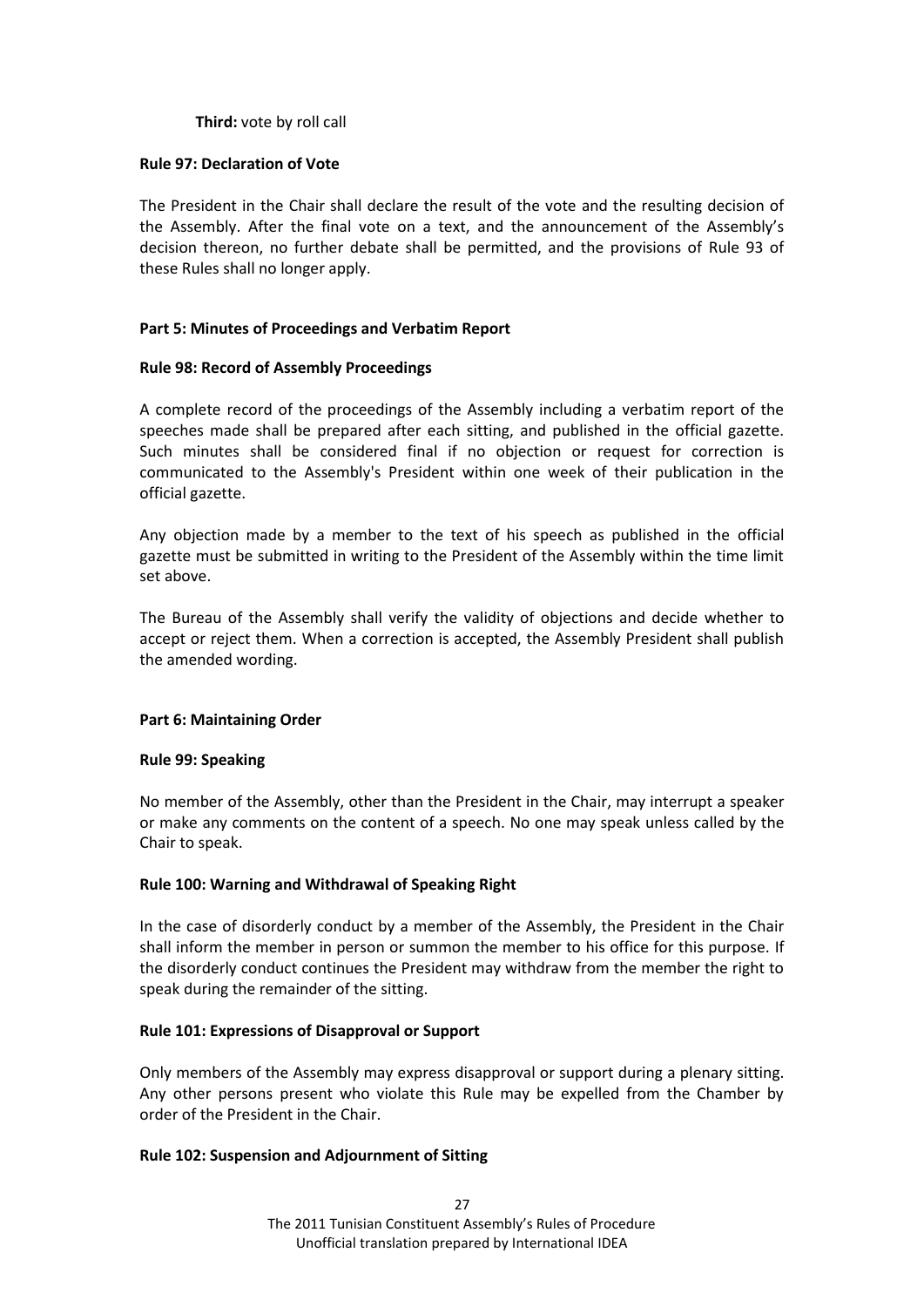If at any time during a plenary sitting an incident occurs that may interrupt its normal proceedings and the Chair is not able to maintain order, the Chair may suspend the sitting. If the violation continues after the resumption of the sitting, the President in the Chair may adjourn the meeting to another time.

A parliamentary group representative may request the suspension of the sitting for consultations, but such a request may be made only once during the consideration of any particular matter, and such a suspension may last for no more than half an hour.

# <span id="page-27-0"></span>**Chapter 4: Preparation of the Draft Constitution**

## <span id="page-27-1"></span>**Rule 103: Establishment and Composition of Joint Committee**

In parallel with the general Constitutional Committees, the National Constituent Assembly shall establish a Joint Committee for Coordination and Drafting consisting of:

- the President of the Constituent Assembly, who shall be ex officio Chairman,
- the Constitution general rapporteur, who shall be ex officio Deputy Chairman,
- the first and second assistants to the constitution general rapporteur, and
- the chairmen and rapporteurs of the general Constitutional Committees.

The constitution general rapporteur and his assistants are elected pursuant to Rule 5 of these Rules.

### <span id="page-27-2"></span>**Rule 104: Responsibilities of Joint Committee**

The Joint Committee for Coordination and Drafting shall be responsible for:

- the ongoing coordination of work between the general constitutional committees,
- the preparation of the general report on the draft constitution before its presentation to the plenary Assembly, and
- the preparation of the final draft of the constitution in accordance with the decisions of the Assembly.

## <span id="page-27-3"></span>**Rule 105: Order of Business and Distribution of Draft**

The President of the National Constituent Assembly shall place the draft Constitution, once drafted, on the order of business of the Assembly, and shall order its distribution to all members of the Assembly, the President of the Republic, and the Prime Minister, together with the general report on the draft constitution and the reports of the general constitutional committees, [not less than] two weeks before the plenary sitting of the Assembly at which the draft Constitution is to be considered.

#### <span id="page-27-4"></span>**Rule 106: Debate on Draft**

The debate on the draft constitution in the plenary Assembly shall be initiated by the presentation of the General Report on the Constitution.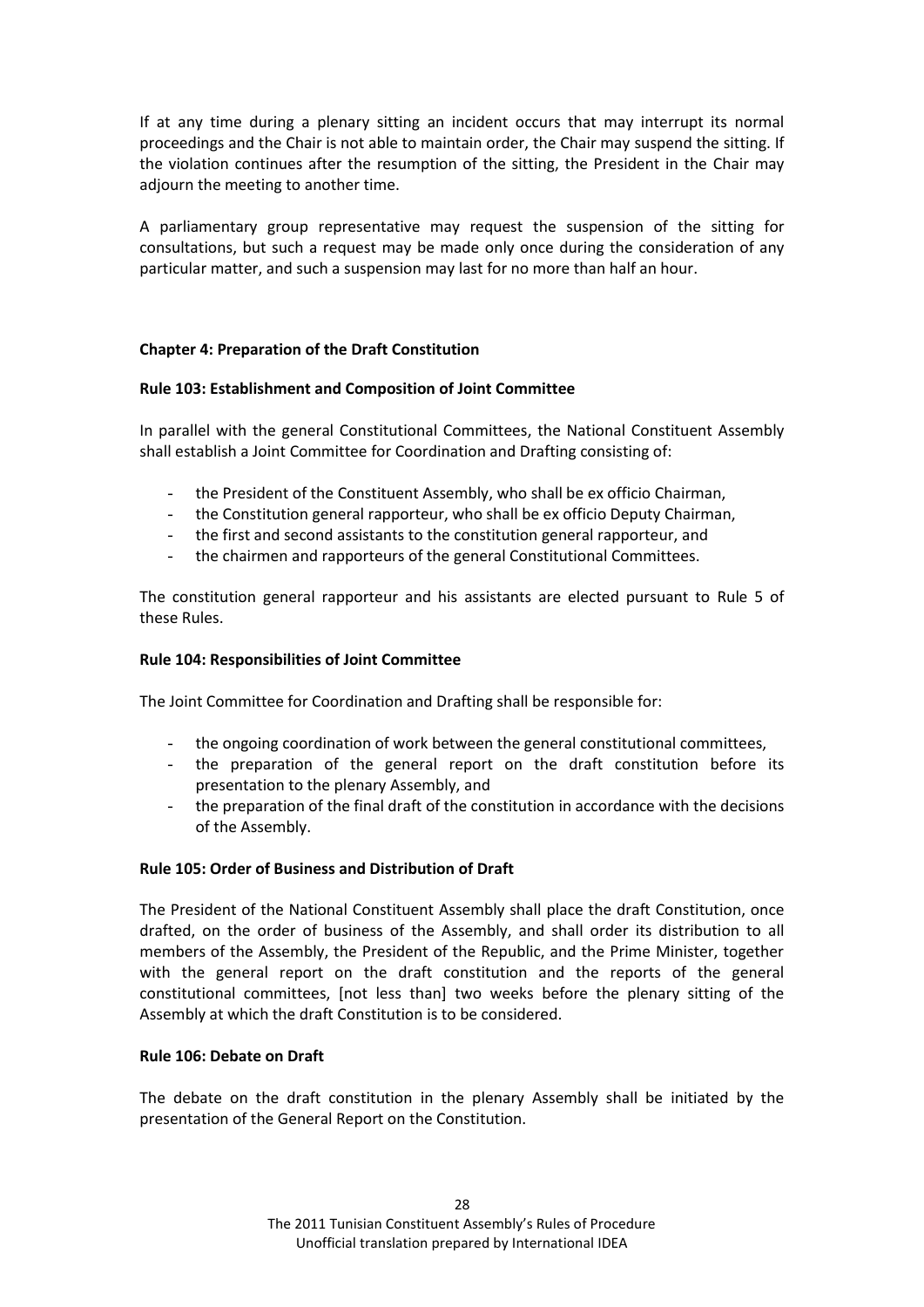After the presentation of the General Report, the general debate on the Constitution will be open to all members of the Assembly, the General Rapporteur having a right of reply to all interventions from the floor.

# <span id="page-28-0"></span>**Rule 107: Approval of Draft**

Approval of the draft constitution shall be given pursuant to article 3 of the interim law on the interim organisation of public authorities.

# <span id="page-28-1"></span>**Chapter 5: Consideration of Draft Laws**

# <span id="page-28-2"></span>**Section 1: Submission and Withdrawal of Draft Laws**

# <span id="page-28-3"></span>**Rule 108: Submission of Draft Laws**

Draft laws shall be submitted to the Assembly's President by the government or at least ten members of the National Constituent Assembly.

Draft laws and amendments may not have the effect of reducing public resources or of adding new costs or expenses.

# <span id="page-28-4"></span>**Rule 109: Re-Introduction of Draft Laws**

A draft law that has been rejected by the Assembly may not be re-introduced within a period of six months following the date of its rejection.

## <span id="page-28-5"></span>**Rule 110: Withdrawal of Draft Laws**

A draft law may be withdrawn by the members who presented it at any time before its consideration by the plenary Assembly, but if it is withdrawn at any time after such consideration has begun the withdrawal must be justified.

## <span id="page-28-6"></span>**Section 2: Approval of Draft Laws**

## <span id="page-28-7"></span>**Rule 111: Circulation of Agenda and Draft Laws**

The President of the Assembly shall circulate to the Assembly members and to the government the proposed agenda with the enlisted draft laws and the relevant committees' reports in writing, not less than forty-eight hours before the date of the plenary sitting at which they are to be considered, except in cases of urgency.

## <span id="page-28-8"></span>**Rule 112: Debates on Draft Laws**

Debates on draft laws in the plenary Assembly shall be initiated by the presentation of the report of the relevant committee, followed by the representative of the Government or the representative of the members who submitted the draft law, if they request the floor.

The rapporteur may, when presenting the committee report on the draft law under consideration, summarise the conclusions of the committee if the report has already been circulated to members.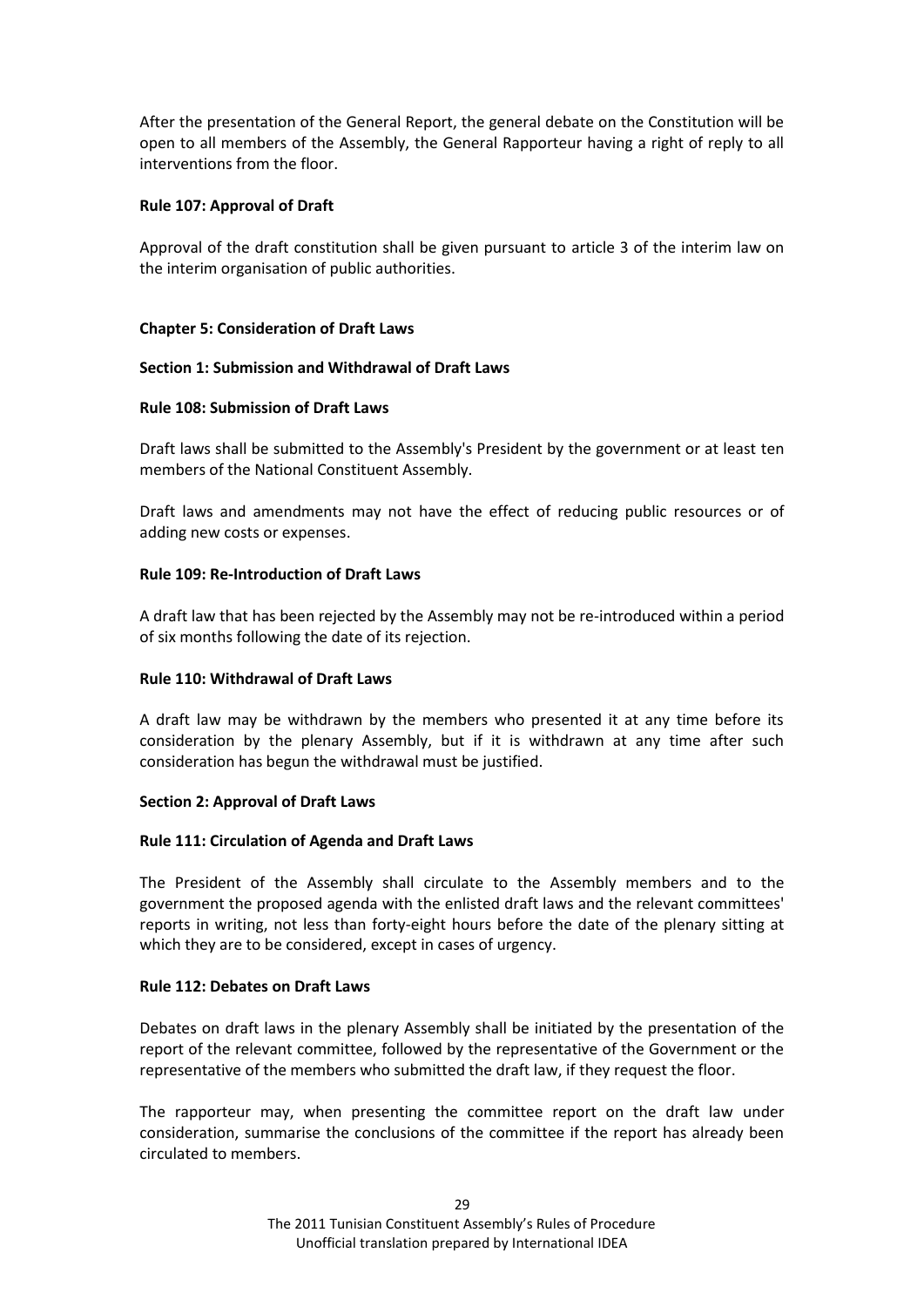The government representative or, as the case may be, the committee chairman, shall reply to the interventions of members from the floor.

### <span id="page-29-0"></span>**Rule 113: International Treaties and Agreements**

The Assembly may not vote on the separate articles of treaties or other international agreements, nor may amendments be proposed thereto. The Assembly may decide in such cases only to agree, to agree with reservations, to postpone a decision, or to reject the text as whole.

### <span id="page-29-1"></span>**Chapter 6: Scrutiny of Government**

#### <span id="page-29-2"></span>**Section 1: Written and Oral Questions**

### <span id="page-29-3"></span>**Rule 114: Requirements and Procedures for Written Questions**

Any member or group of members may send to the President of the Assembly written Questions for submission to the Government.

Written Questions must be brief, precise and avoid any references of a personal nature.

The Bureau of the Assembly shall decide on how far the written questions comply with these conditions and shall inform their senders in writing.

The Government shall respond to the Assembly's President with a letter no later than one month from receiving a written question. Questions and the government's responses thereto shall be published in the official gazette and on the Assembly's website.

#### <span id="page-29-4"></span>**Rule 115: Requirements and Procedures for Oral Questions**

Any member may ask the government oral questions at a plenary sitting. In each case a written request is to be sent to the President of the Assembly stating the nature of the question and indicating which member of the Government is asked to respond. The Government shall respond on a date to be determined by the Bureau.

Oral Questions shall conform to the same rules as set out in Rule 114 above. The government shall be informed of the content of the Question and the date of the plenary sitting at which it is required to respond.

#### <span id="page-29-5"></span>**Rule 116: Withdrawal of Question**

A member may withdraw a question previously submitted providing that the withdrawal is justified.

#### <span id="page-29-6"></span>**Section 2: Dialogue Meetings with the Government**

#### <span id="page-29-7"></span>**Rule 117: Frequency and Procedures**

The Assembly shall arrange meetings for a general discussion with the government on the work of the Government as a whole and on individual departmental policies. Such meetings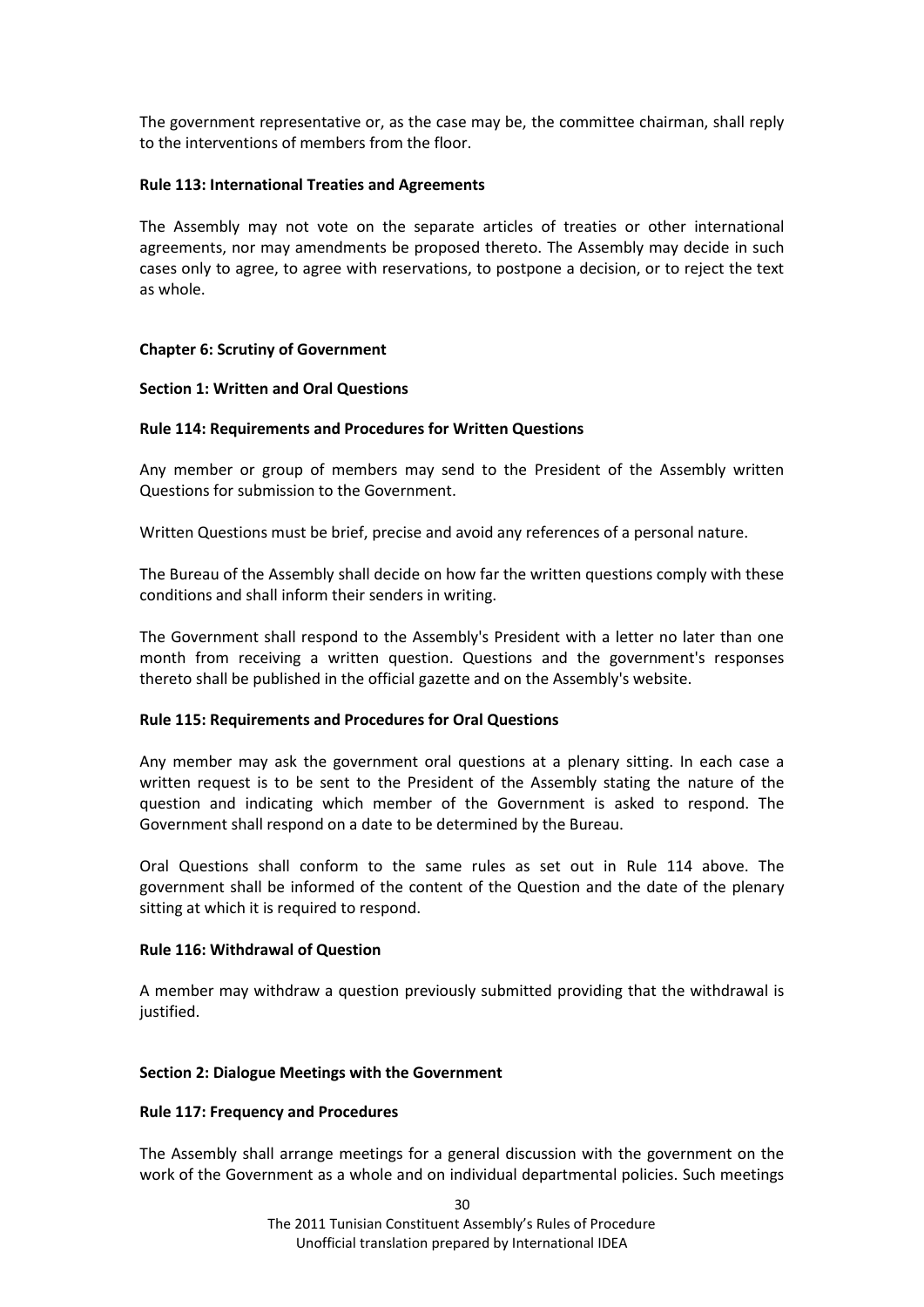shall be held once every month or whenever needed at the request of the Bureau or of a majority of members.

Dialogue meetings shall start with a statement by the relevant government member on the issue. He shall then answer members' questions but may ask for a delay for the preparation of his answers.

### <span id="page-30-0"></span>**Section 3: Motions of Censure**

### <span id="page-30-1"></span>**Rule 118: Purpose and Procedures**

If members of the Assembly believe that the Government has departed from its declared programme of work, a motion of censure may be proposed to the effect that the Government should surrender its responsibilities.

A motion of censure shall be submitted to the President of the National Constituent Assembly in the form of a justified proposal signed by at least one third of the members of the Assembly; it shall be referred to the Assembly's Bureau, who shall prepare a report thereon within not more than one week of its submission.

The President of the Assembly shall, by all available written means, summon the Assembly to meet within two weeks of the submission of the motion to debate and decide upon it. The President of the Republic shall be informed of the Assembly's decision.

The same procedure shall apply in the case of a motion of censure against an individual member of the Government.

## <span id="page-30-2"></span>**Chapter 7: Membership of the Assembly**

## <span id="page-30-3"></span>**Rule 119: Prohibition on Private Employment**

Each Member of Parliament represents all the people with effect from the final publication on 15 November 2011 in the official gazette of the results of the elections to the Assembly. In accordance with *article* 23 of the decree, 35/2011, dated 10 May 2011 on the election of the National Constituent Assembly, no member (being a holder of public office) shall thereafter undertake private employment.

#### <span id="page-30-4"></span>**Rule 120: Oath Requirement**

Each new member of the Assembly shall take the oath prescribed in Rule 2 of these Rules at the first plenary sitting of the Assembly after his election.

#### <span id="page-30-5"></span>**Rule 121: Monthly Salary and Expenses**

The Assembly shall provide a monthly salary for members and repay the expenses directly attributable to their parliamentary work after approval by the Assembly's President.

#### <span id="page-30-6"></span>**Rule 122: Facilities and Security**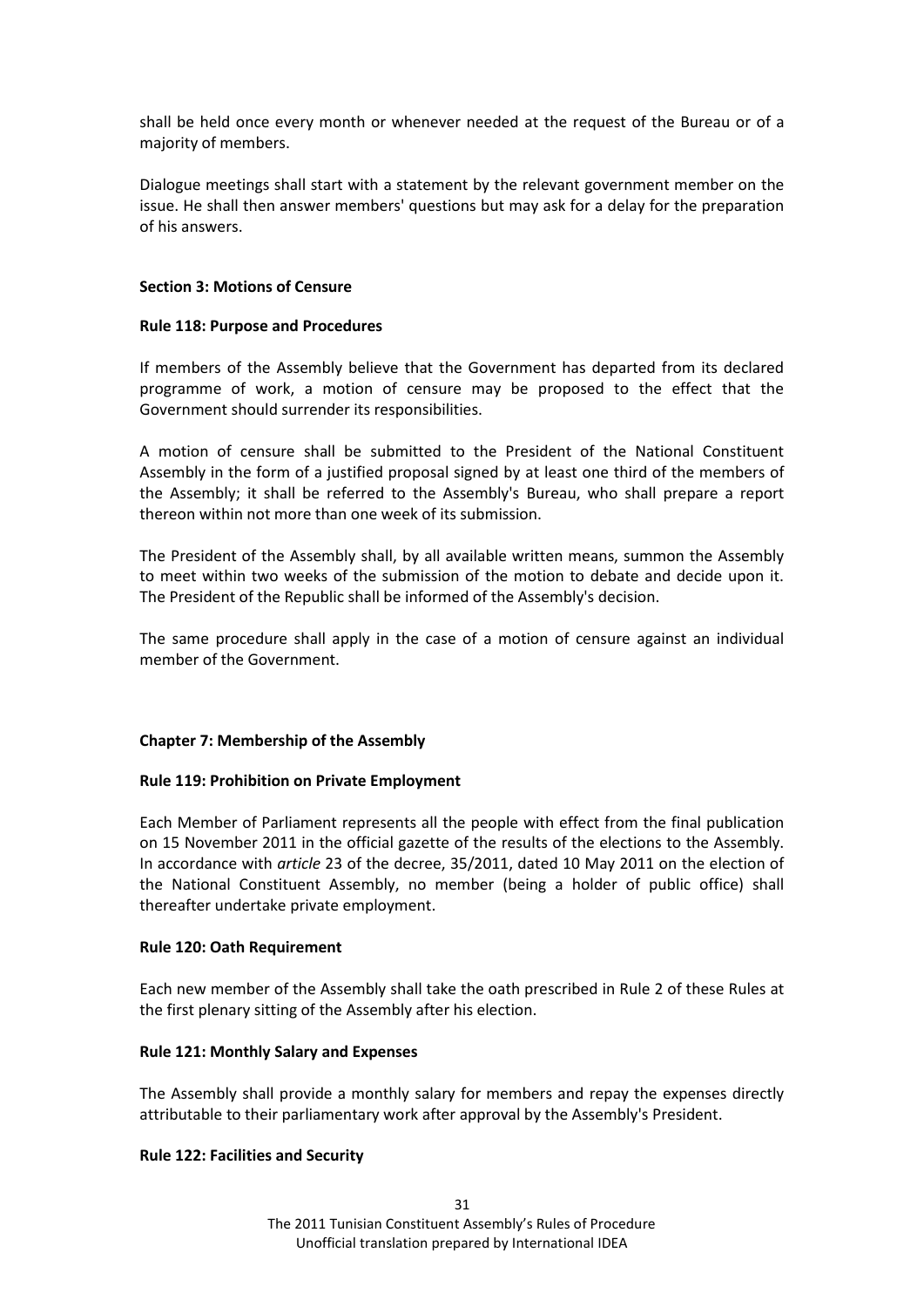The Bureau of the Assembly shall liaise with the government to provide necessary facilities for members of the Assembly to perform their duties anywhere and to provide appropriate security.

These rules apply equally to members of the Assembly when travelling abroad.

# <span id="page-31-0"></span>**Rule 123: Termination of Membership and Vacancy**

Membership of the National Constituent Assembly shall terminate before end of the electoral term in case of death, resignation or disqualification. Any vacancy shall be filled by the next candidate following in order on the same candidates' list pursuant to the decree number 35/2011 dated 10 May 2011 on the election of the National Constituent Assembly.

# <span id="page-31-1"></span>**Rule 124: Prohibition on Conflict of Interest**

It is prohibited for any member of the National Constituent Assembly to make use of his public office in any business related to financial, industrial, vocational or trade projects.

It is also prohibited for members of the National Constituent Assembly to contract with the State or public establishments or facilities.

A lawyer or a court expert who is a member of the National Constituent Assembly may not, while exercising his profession, perform or take any action against the State or public establishments and facilities with effect from the date of the approval of these Rules.

# <span id="page-31-2"></span>**Rule 125: Member Attendance**

Assembly members shall attend regularly the meetings of the Assembly and of the committees of which they are members. A member of the Assembly shall be regarded as absent with leave if he is a government member or is assigned to duties preventing his attendance at sittings.

## <span id="page-31-3"></span>**Rule 126: Member Absenteeism**

A member may not absent himself without prior notice.

The Assembly President may permit a member to be absent for a limited time, but an indefinite absence is not allowed except in case of illness.

When a member is absent without prior notice, the president may give him notice; if the absence is repeated the member shall receive written warning.

If absenteeism without notice exceeds three sittings in the same month, the Bureau may deduct a sum of money equivalent to the period of absence. If a member of the Assembly is absent without leave for three months or more in a year, the Bureau may propose to the Assembly that the member concerned should be regarded as having resigned. The Assembly shall decide on this by secret ballot and an absolute majority of members.

# <span id="page-31-4"></span>**Rule 127: Smoking Prohibition**

Smoking is prohibited in non-smoking areas in the Assembly's premises.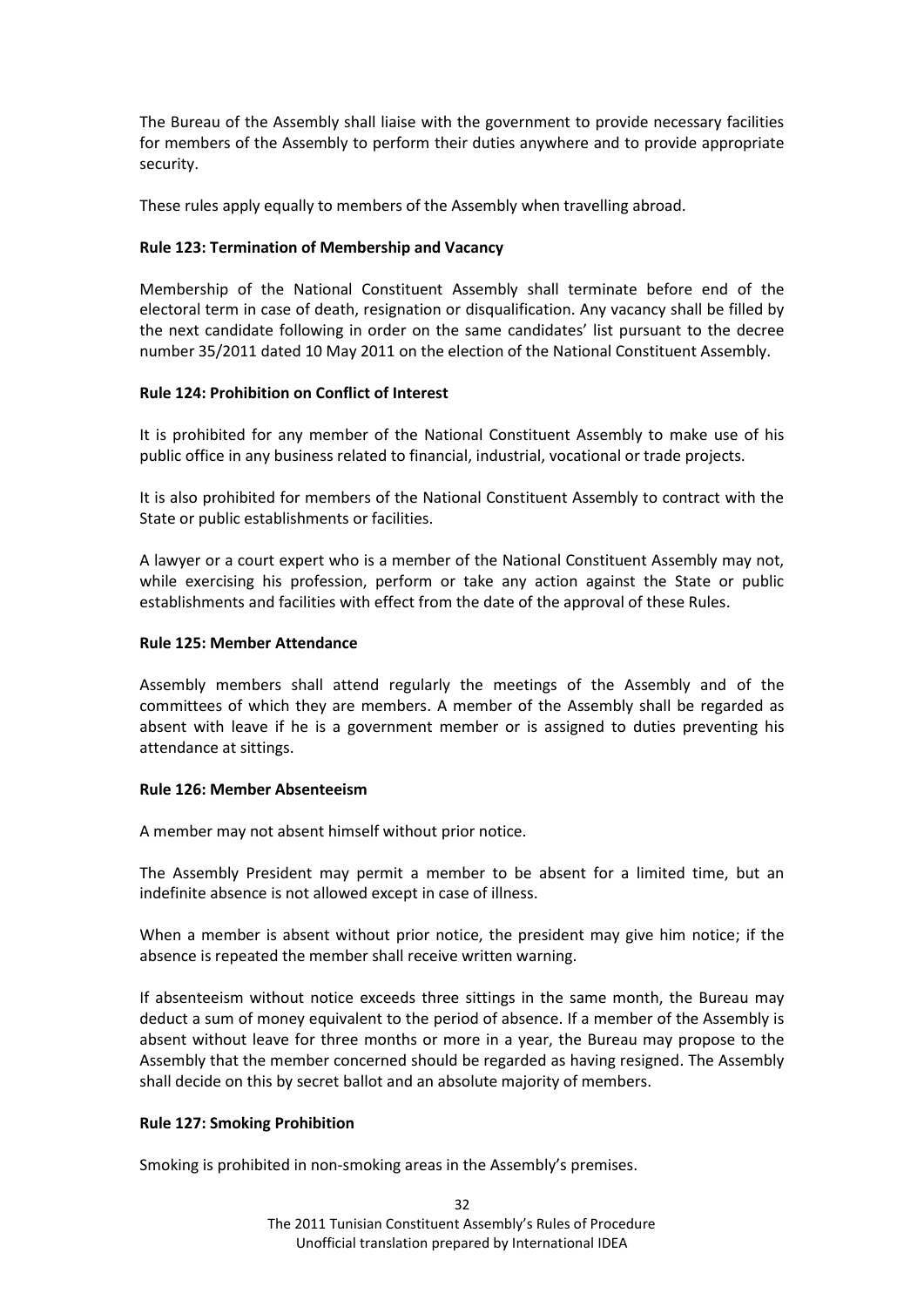### <span id="page-32-0"></span>**Chapter 8: Immunity**

### <span id="page-32-1"></span>**Rule 128: Member Immunity**

Members of the National Constituent Assembly shall enjoy immunity in accordance with the provisions of chapter 8 of the interim law on the Provisional Regulation of Public Authorities.

### <span id="page-32-2"></span>**Rule 129: Lack of Member Immunity**

The removal of immunity shall be considered upon a request submitted by the Judiciary, with the case file attached thereto.

The member concerned has the right not to invoke immunity for protection.

The Rules of Procedure and Immunity Committee shall examine all files submitted thereto and submit reports thereon within a maximum period of 15 days from the referral date.

### <span id="page-32-3"></span>**Rule 130: Committee Meeting Accessibility**

A member who is not a member of the Rules of Procedure and Immunity Committee may not attend its meetings except for the purpose of giving testimony or answering questions put forward by the Rules of Procedure and Immunity Committee, within the time limit needed to provide his testimony.

## <span id="page-32-4"></span>**Rule 131: Committee Member Immunity**

When the member of the Assembly to whom the request to lift immunity relates is a member of the Rules of Procedure and Immunity Committee, his membership of the Rules of Procedure and Immunity Committee shall be temporarily suspended until a report thereon is submitted.

The President of the Assembly shall notify the member concerned of any request for the lifting of immunity, and shall refer the aforementioned judicial request and attachments thereto to the Rules of Procedure and Immunity Committee, which shall examine the same. A fellow member of the Assembly may be nominated to communicate the statement of the member in question before the Rules of Procedure and Immunity Committee.

The Rules of Procedure and Immunity Committee shall submit its report to the plenary Assembly.

#### <span id="page-32-5"></span>**Rule 132: Request to End Member Detention**

A request to end the detention of a member shall be made upon a proposal submitted by one or more members and upon a decision taken by the Assembly in light of the Rules of Procedure and Immunity Committee's report. Such report shall be submitted within a maximum period of 48 hours and after questioning the member who made the proposal or the first to initiate the submission thereof.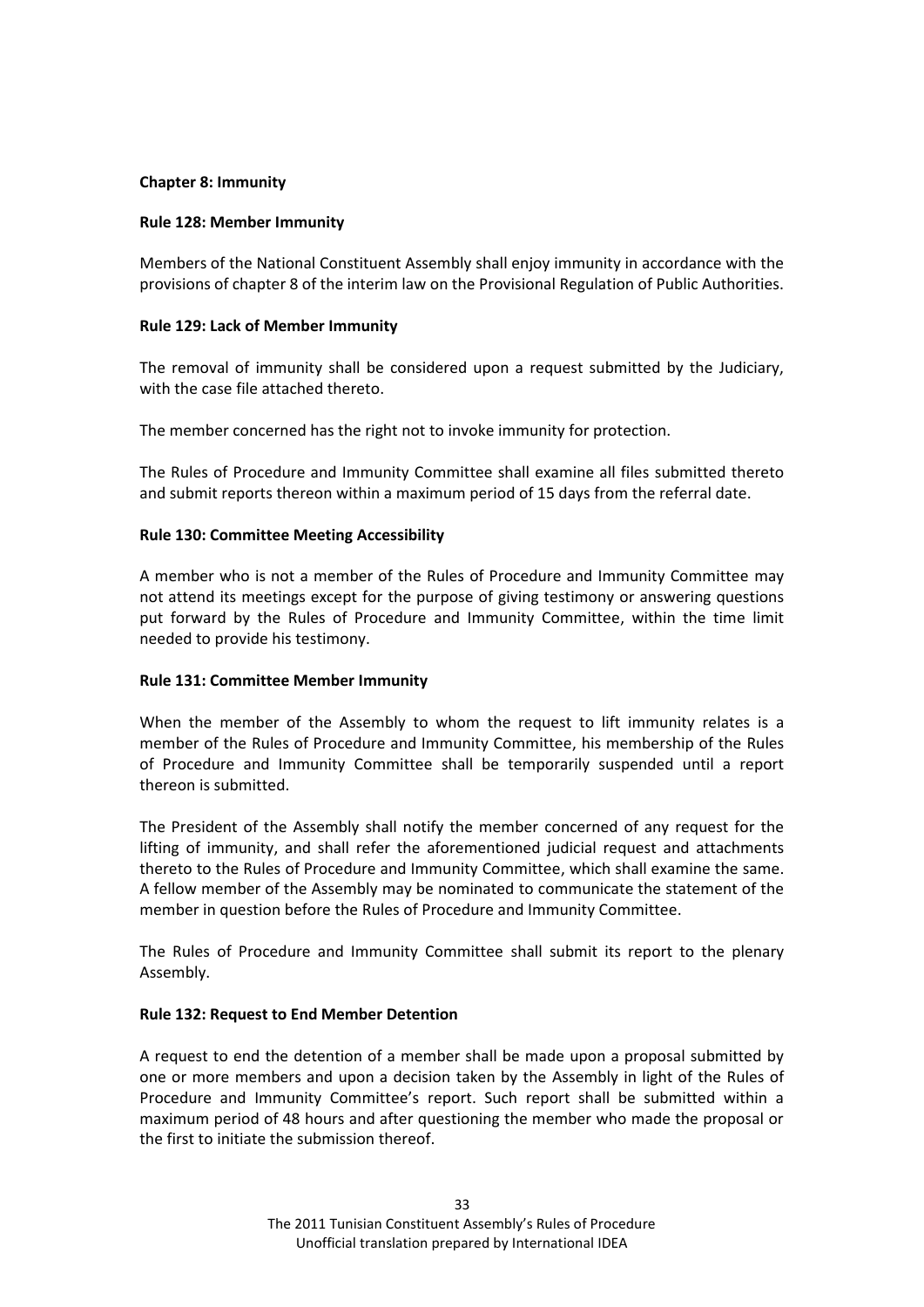## <span id="page-33-0"></span>**Rule 133: Consideration of Request to End Member Detention**

The Assembly shall examine such requests in light of the Rules of Procedure and Immunity Committee's report, which shall be distributed to all members before the convening of the plenary sitting.

The Rules of Procedure and Immunity Committee's report shall be heard, and then followed by a statement by the member in question or by a fellow member nominated by him.

The Assembly shall make its decision with regard to the request to lift immunity or to end suspension by a majority of members present.

The President shall notify those concerned of the Assembly's decision.

## <span id="page-33-1"></span>**Rule 134: Denial of Request**

Should the Assembly decide to deny the request to lift immunity or the proposal to end suspension, no other request or proposal on the same subject of the initial request or proposal may thereafter be submitted.

# <span id="page-33-2"></span>**Chapter 9: Representation in National and International Organisations, and International Relations**

## <span id="page-33-3"></span>**Rule 135: Appointments**

The Bureau shall appoint members to represent the Assembly in national, Arab and international bodies and councils, ensuring the participation of members of the different parliamentary groups, according to their size, but also taking account of the relevant qualifications and experience of the members concerned.

The President of the Assembly shall announce such appointments to the plenary Assembly, and shall duly notify the organisations concerned.

Every member representing the Assembly in any of the aforementioned bodies shall prepare a periodic report on his activities therein which shall be submitted to the Bureau no more than two weeks after the event. The same procedures shall be followed with regard to parliamentary delegations.

## <span id="page-33-4"></span>**Rule 136: Parliamentary Friendship Groups and Twinning Agreements**

The Bureau shall develop a list of parliamentary friendship groups and twinning agreements, and shall consider requests to establish or join such groups or agreements without regard to political representativity.

Every member is entitled to join as well as to withdraw from any parliamentary friendship group by notifying the President of the Assembly in writing.

Every parliamentary friendship group shall, from among its members, establish a bureau comprising a president, a deputy president and a rapporteur. The political representation of parliamentary groups shall be disregarded when making such appointments.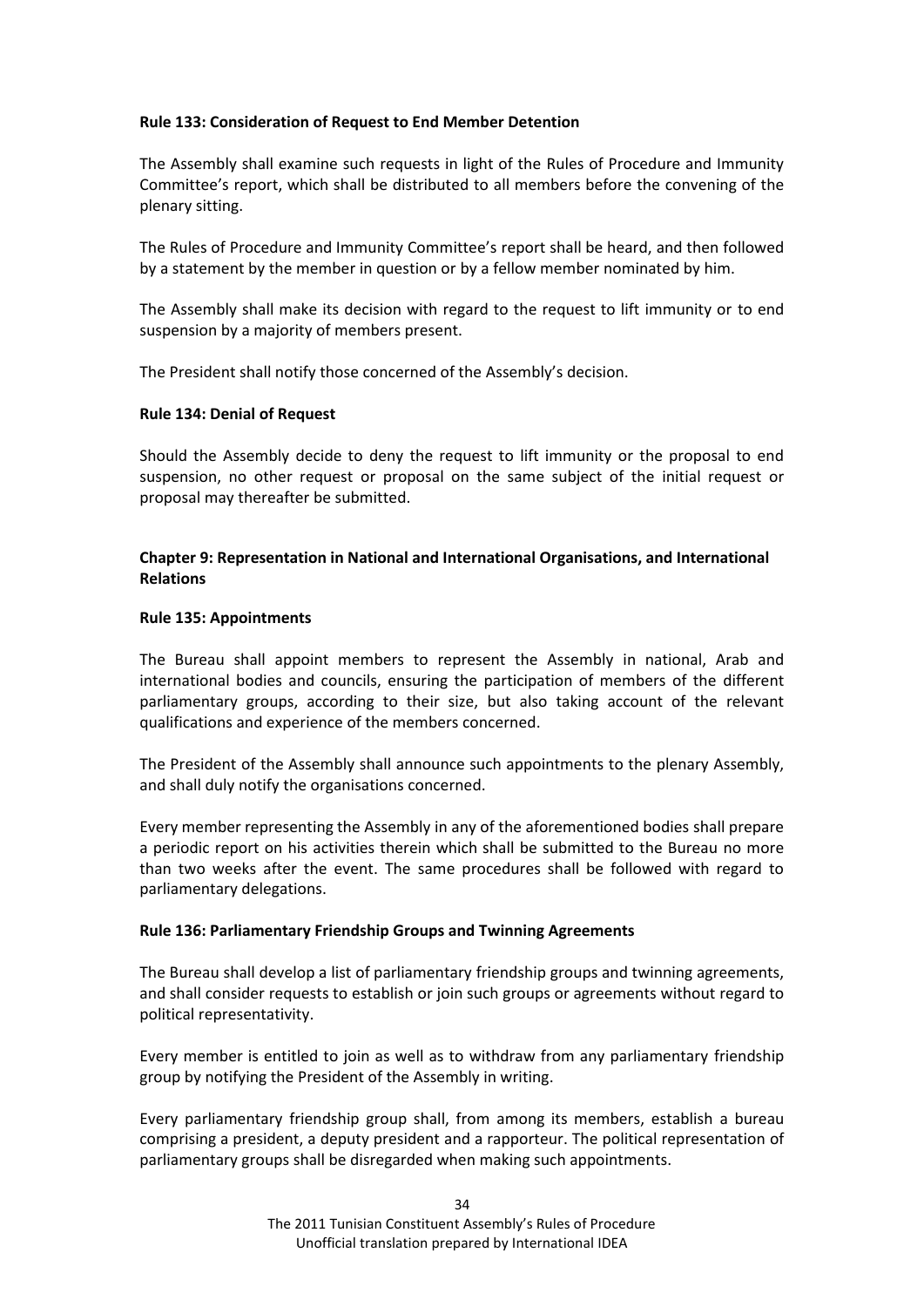Every member may join more than one parliamentary friendship group but may be a member of the bureau of only one such group.

The President of the Assembly shall notify the plenary Assembly of the list of parliamentary friendship groups, the composition of their bureaux, and any subsequent changes.

## <span id="page-34-0"></span>**Chapter 10: The Administrative and Budgetary Autonomy of the Assembly**

### <span id="page-34-1"></span>**Rule 137: Autonomy**

The National Constituent Assembly shall enjoy administrative and financial autonomy within the state budget.

### <span id="page-34-2"></span>**Section 1: Administrative Regulation**

### <span id="page-34-3"></span>**Rule 138: Regulatory Areas**

The Assembly shall make regulations governing the qualifications for employment in the parliamentary offices and administrative services of the Assembly, without prejudice to the general principles governing public sector employment.

The NCA shall also make regulations concerning employment in the different departments of the parliamentary service.

### <span id="page-34-4"></span>**Rule 139: Structural Organization and Appointments**

The Bureau of the Assembly shall be responsible for developing the structural organization of departments of the Assembly.

The President of the Assembly shall make appointments to positions related to the core administration of the Assembly's services, with the approval of the majority of the members of the Bureau of the Assembly.

## <span id="page-34-5"></span>**Section 2: Preparation of the Budget of the Assembly**

#### <span id="page-34-6"></span>**Rule 140: Budget Committee**

The Bureau of the Assembly shall establish a committee to develop a preliminary draft of the budget of the Assembly. Members of the budget committee shall be chosen from among members of the Assembly, together with appropriate senior staff, without prejudice to proportional representation of the parliamentary groups.

The budget committee shall develop a preliminary draft of the budget of the Assembly in accordance with the applicable legislation and within the time limit specified for such purposes.

The President of the Assembly shall submit the preliminary draft of the budget to the Bureau, which shall examine and make any necessary changes. The final draft budget shall